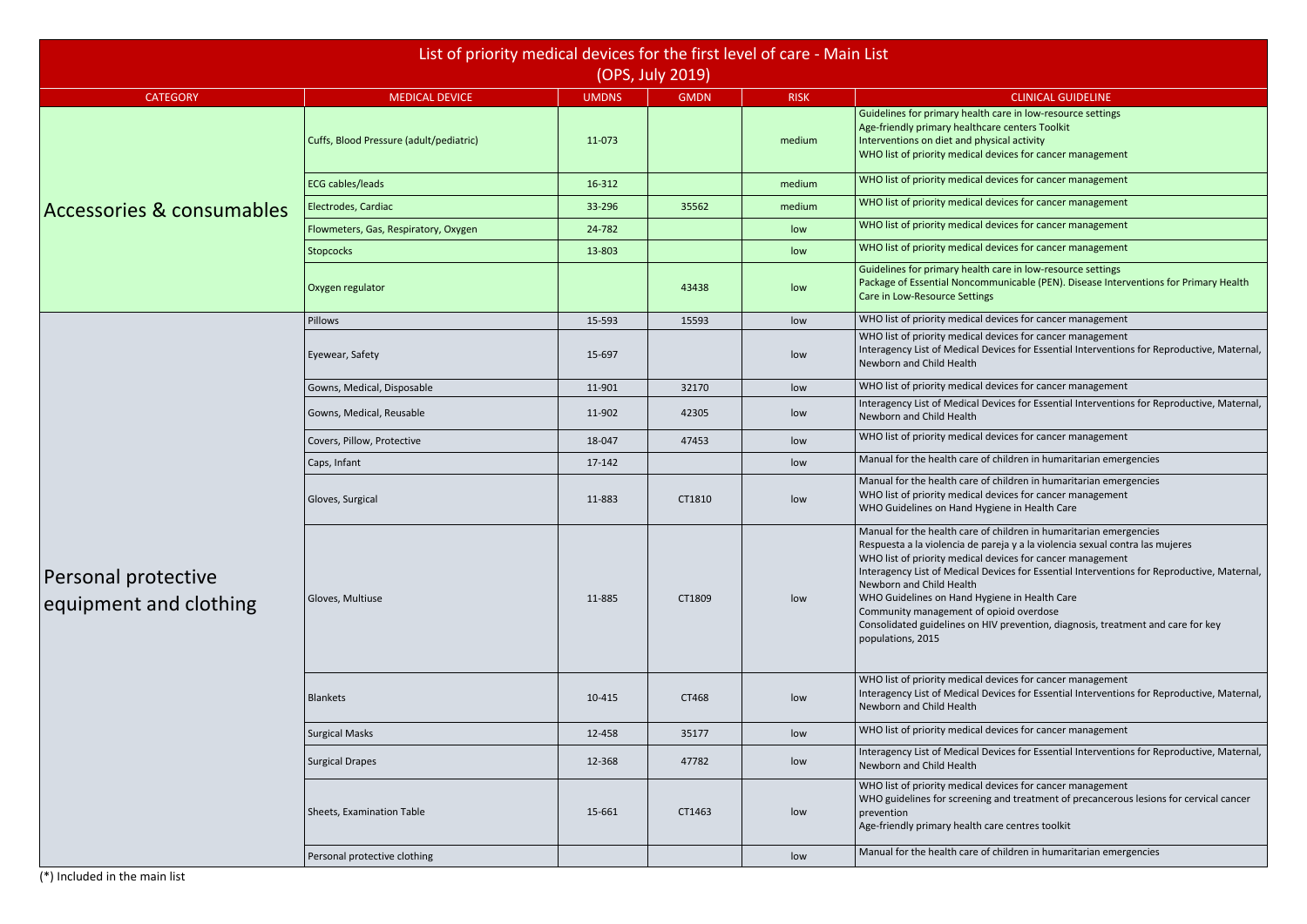devices for cancer management

IV infection in infants and children: towards universal access,

Idren at primary health-care facilities to prevent overweight f the double burden of malnutrition

mmunicable (PEN). Disease Interventions for Primary Health

devices for cancer management

Devices for Essential Interventions for Reproductive, Maternal,

I devices for cancer management

devices for cancer management

devices for cancer management

devices for cancer management

nmunicable (PEN). Disease Interventions for Primary Health

postnatal care of the mother and newborn

mmunicable (PEN). Disease Interventions for Primary Health

devices for cancer management

Devices for Essential Interventions for Reproductive, Maternal,

postnatal care of the mother and newborn

devices for cancer management

mmunicable (PEN). Disease Interventions for Primary Health

th care in low-resource settings

Devices for Essential Interventions for Reproductive, Maternal,

Devices for Essential Interventions for Reproductive, Maternal,

th care in low-resource settings mmunicable (PEN). Disease Interventions for Primary Health

I devices for cancer management

|                          |                                                    | List of priority medical devices for the first level of care - Main List<br>(OPS, July 2019) |             |             |                                                                                                                                                                                                                                                                                                                                                                                                                                                                                                                           |  |  |  |  |
|--------------------------|----------------------------------------------------|----------------------------------------------------------------------------------------------|-------------|-------------|---------------------------------------------------------------------------------------------------------------------------------------------------------------------------------------------------------------------------------------------------------------------------------------------------------------------------------------------------------------------------------------------------------------------------------------------------------------------------------------------------------------------------|--|--|--|--|
| <b>CATEGORY</b>          | <b>MEDICAL DEVICE</b>                              | <b>UMDNS</b>                                                                                 | <b>GMDN</b> | <b>RISK</b> | <b>CLINICAL GUIDELINE</b>                                                                                                                                                                                                                                                                                                                                                                                                                                                                                                 |  |  |  |  |
|                          | <b>Aspirators</b>                                  | 10-208                                                                                       |             | medium      | WHO list of priority medical devices for cancer managem                                                                                                                                                                                                                                                                                                                                                                                                                                                                   |  |  |  |  |
|                          | Aspirators, Airway, Nasal, Infant                  | 10-214                                                                                       | 41826       | medium      | Guidelines on basic newborn resuscitation                                                                                                                                                                                                                                                                                                                                                                                                                                                                                 |  |  |  |  |
|                          | <b>Balances</b>                                    | 10-261                                                                                       | CT1514      | low         | Antiretroviral therapy for HIV infection in infants and chi<br>2010<br>Infant and Young Child Feeding<br>Assessing and managing children at primary health-care<br>and obesity in the context of the double burden of maln<br>Interventions on diet and physical activity<br>Package of Essential Noncommunicable (PEN). Disease In<br>Care in Low-Resource Settings<br>WHO list of priority medical devices for cancer managem<br>Age-friendly primary health care centres toolkit<br><b>Essential Nutrition Actions</b> |  |  |  |  |
|                          | Scales, Infant                                     | 13-462                                                                                       | 36817       | low         | Interagency List of Medical Devices for Essential Interver<br><b>Newborn and Child Health</b>                                                                                                                                                                                                                                                                                                                                                                                                                             |  |  |  |  |
|                          | <b>Infusion Pumps, Enteral Feeding</b>             | 13-209                                                                                       | 46845       | medium      | WHO list of priority medical devices for cancer managem                                                                                                                                                                                                                                                                                                                                                                                                                                                                   |  |  |  |  |
|                          | Carts, Resuscitation                               | 10-647                                                                                       | 10647       | medium      | WHO list of priority medical devices for cancer managem                                                                                                                                                                                                                                                                                                                                                                                                                                                                   |  |  |  |  |
|                          | Colposcope                                         | 10-960                                                                                       | 10960       | medium      | WHO list of priority medical devices for cancer managem                                                                                                                                                                                                                                                                                                                                                                                                                                                                   |  |  |  |  |
|                          | Electrocardiograph                                 | 11-407                                                                                       | 16231       | medium      | WHO list of priority medical devices for cancer managem<br>Package of Essential Noncommunicable (PEN). Disease Ir<br>Care in Low-Resource Settings                                                                                                                                                                                                                                                                                                                                                                        |  |  |  |  |
| <b>Medical equipment</b> | Sphygmomanometer                                   | 13-106                                                                                       | 16156       | medium      | WHO recommendations on postnatal care of the mother<br>Medical Devices Managing the missmatch<br>Package of Essential Noncommunicable (PEN). Disease In<br>Care in Low-Resource Settings<br>WHO list of priority medical devices for cancer managem<br>Interagency List of Medical Devices for Essential Interver<br>Newborn and Child Health<br>Age-friendly primary health care centres toolkit                                                                                                                         |  |  |  |  |
|                          | Stethoscope                                        | 13-750                                                                                       | 13755       | low         | WHO recommendations on postnatal care of the mother<br>WHO list of priority medical devices for cancer managem<br>Package of Essential Noncommunicable (PEN). Disease In<br>Care in Low-Resource Settings<br>Guidelines for primary health care in low-resource settin<br>Interventions on diet and physical activity<br>Interagency List of Medical Devices for Essential Interver<br>Newborn and Child Health<br>Age-friendly primary health care centres toolkit                                                       |  |  |  |  |
|                          | <b>Aspirators, Breast</b>                          | 10-485                                                                                       | 38477       | low         | Infant and Young Child Feeding<br>Interagency List of Medical Devices for Essential Interver<br><b>Newborn and Child Health</b>                                                                                                                                                                                                                                                                                                                                                                                           |  |  |  |  |
|                          | Flowmeters, Gas, Respiratory, Peak Expiratory Flow | 15-965                                                                                       | 46872       | low         | Guidelines for primary health care in low-resource settin<br>Package of Essential Noncommunicable (PEN). Disease In<br>Care in Low-Resource Settings                                                                                                                                                                                                                                                                                                                                                                      |  |  |  |  |
|                          | Humidifiers, Artificial Airway                     | 12-051                                                                                       |             | medium      | WHO list of priority medical devices for cancer managem                                                                                                                                                                                                                                                                                                                                                                                                                                                                   |  |  |  |  |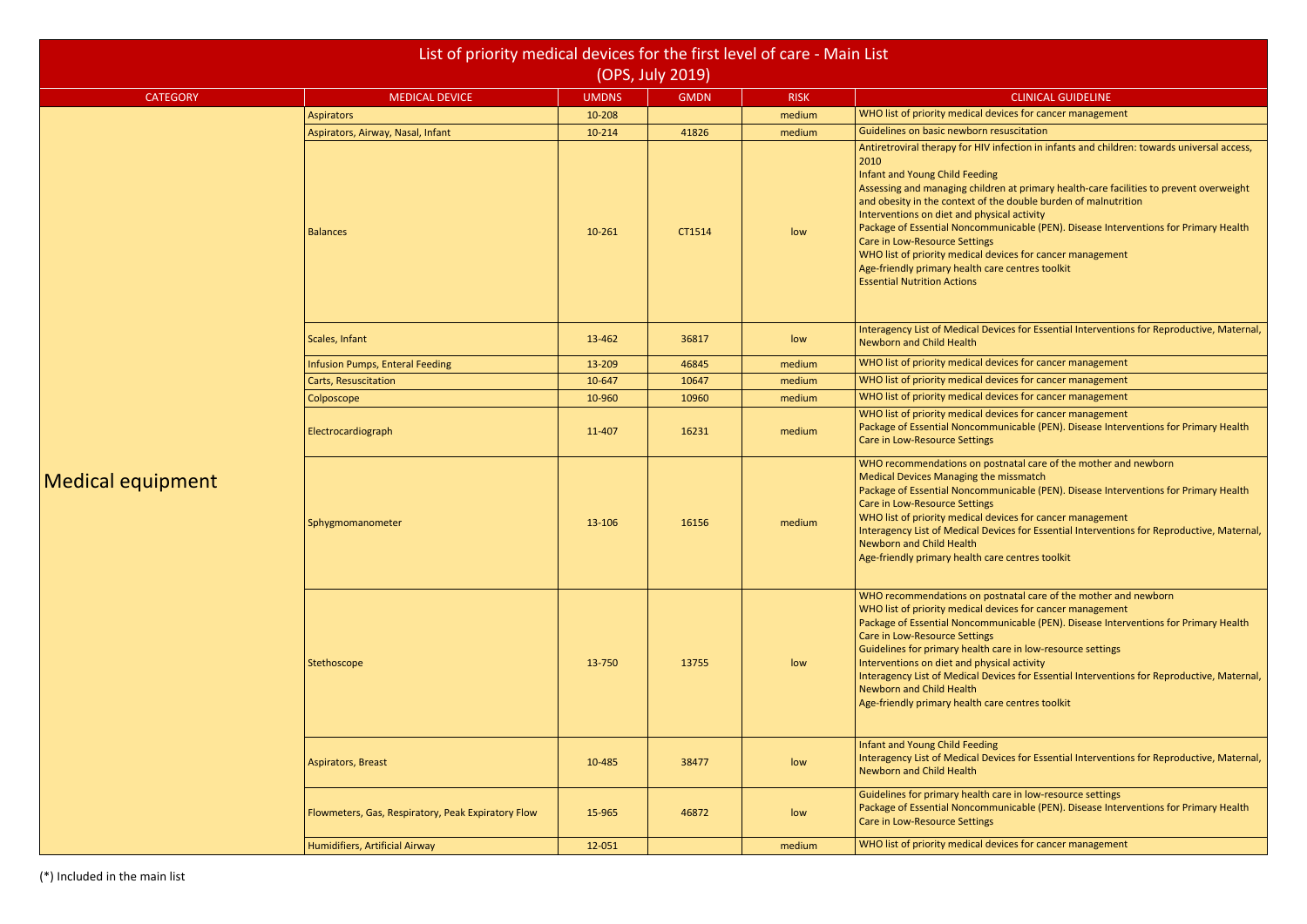devices for cancer management Devices for Essential Interventions for Reproductive, Maternal,

devices for cancer management

are and Treatment for District Hospitals

th care in low-resource settings

mmunicable (PEN). Disease Interventions for Primary Health

devices for cancer management

devices for cancer management

devices for cancer management

Devices for Essential Interventions for Reproductive, Maternal,

care centres toolkit

devices for cancer management the missmatch Devices for Essential Interventions for Reproductive, Maternal,

care centres toolkit

IV infection in infants and children: towards universal access,

devices for cancer management

th care in low-resource settings

mmunicable (PEN). Disease Interventions for Primary Health

of children in humaritarian emergencies devices for cancer management on of COPD. Guidelines for primary health care in low-resource

mmunicable (PEN). Disease Interventions for Primary Health

Devices for Essential Interventions for Reproductive, Maternal,

I In Vitro Diagnostics

devices for cancer management

devices for cancer management

devices for cancer management

devices for cancer management

devices for cancer management

**I** devices for cancer management

|                                  | List of priority medical devices for the first level of care - Main List |              | (OPS, July 2019) |             |                                                                                                                                                                                                                                                                                                                                                                     |
|----------------------------------|--------------------------------------------------------------------------|--------------|------------------|-------------|---------------------------------------------------------------------------------------------------------------------------------------------------------------------------------------------------------------------------------------------------------------------------------------------------------------------------------------------------------------------|
| <b>CATEGORY</b>                  | <b>MEDICAL DEVICE</b>                                                    | <b>UMDNS</b> | <b>GMDN</b>      | <b>RISK</b> | <b>CLINICA</b>                                                                                                                                                                                                                                                                                                                                                      |
|                                  | Lights, Examination                                                      | 12-276       | 12276            | low         | WHO list of priority medical devices for ca<br><b>Interagency List of Medical Devices for Ess</b><br><b>Newborn and Child Health</b>                                                                                                                                                                                                                                |
|                                  | Laryngoscopes                                                            | 12-293       | CT1723           | low         | WHO list of priority medical devices for ca                                                                                                                                                                                                                                                                                                                         |
|                                  | Monitors, Physiologic, Vital Signs                                       | 25-209       | 38470            | medium      | Guidelines on basic newborn resuscitation                                                                                                                                                                                                                                                                                                                           |
|                                  | <b>Nebulizers</b>                                                        | 12-712       | 62042            | medium      | Manual on Paediatric HIV Care and Treatm<br>Guidelines for primary health care in low-<br>Package of Essential Noncommunicable (P<br><b>Care in Low-Resource Settings</b><br>WHO list of priority medical devices for ca                                                                                                                                            |
|                                  | Negatoscope                                                              | 14-498       |                  | low         | WHO list of priority medical devices for ca                                                                                                                                                                                                                                                                                                                         |
| <b>Medical equipment</b>         | Ophthalmoscopes                                                          | 12-815       | CT1184           | medium      | WHO list of priority medical devices for ca<br>Medical Devices: managing the missmatch<br><b>Interagency List of Medical Devices for Ess</b><br><b>Newborn and Child Health</b><br>Age-friendly primary health care centres to                                                                                                                                      |
|                                  | Otoscopes                                                                | 12-849       | CT1702           | low         | WHO list of priority medical devices for ca<br>Medical Devices: managing the missmatch<br>Interagency List of Medical Devices for Ess<br>Newborn and Child Health<br>Age-friendly primary health care centres to                                                                                                                                                    |
|                                  | <b>Oximeters, Pulse</b>                                                  | 17-148       | CT1445           | medium      | Antiretroviral therapy for HIV infection in i<br>2010<br>WHO list of priority medical devices for ca<br>Guidelines for primary health care in low-<br>Package of Essential Noncommunicable (P<br>Care in Low-Resource Settings                                                                                                                                      |
|                                  | Ventilators, Intensive Care, Neonatal/Pediatric                          | 14-361       | CT1100           | medium      | Guidelines on basic newborn resuscitation                                                                                                                                                                                                                                                                                                                           |
| Medical equipment,<br>laboratory | Analyzers, Glucose                                                       | 16-488       | 62739            | low         | Manual for the health care of children in h<br>WHO list of priority medical devices for ca<br>Management of exacerbation of COPD. Gu<br>settings<br>Package of Essential Noncommunicable (P<br><b>Care in Low-Resource Settings</b><br><b>Interagency List of Medical Devices for Ess</b><br>Newborn and Child Health<br>WHO Model List of Essential In Vitro Diagr |
|                                  | Procedure Kit/Trays, Anesthesia                                          | 10-124       |                  | medium      | WHO list of priority medical devices for ca                                                                                                                                                                                                                                                                                                                         |
|                                  | Procedure Kit/Trays, Dressing                                            | 11-314       | 62934            | low         | WHO list of priority medical devices for ca                                                                                                                                                                                                                                                                                                                         |
| Instrumental                     | <b>Bowls</b>                                                             | 15-561       | 10298            | low         | WHO list of priority medical devices for ca                                                                                                                                                                                                                                                                                                                         |
|                                  | <b>Mayo Trays</b>                                                        | 16-221       | 15799            | low         | WHO list of priority medical devices for ca                                                                                                                                                                                                                                                                                                                         |
|                                  | <b>Basins</b>                                                            | 15-554       | 15799            | low         | WHO list of priority medical devices for ca                                                                                                                                                                                                                                                                                                                         |
|                                  | Knives, Multipurpose, Scalpel                                            | 12-252       | 35141            | low         | WHO list of priority medical devices for ca                                                                                                                                                                                                                                                                                                                         |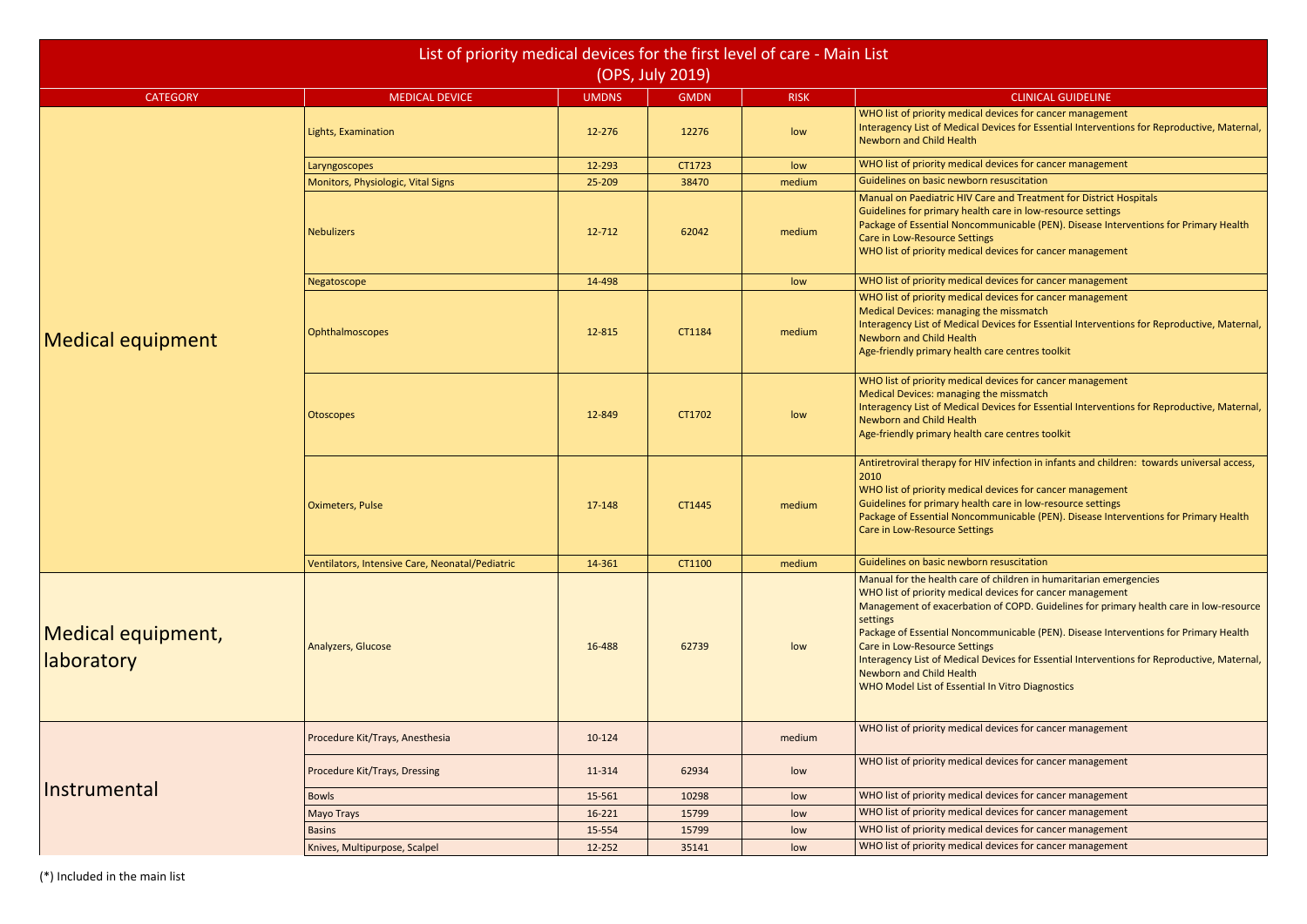Devices for Essential Interventions for Reproductive, Maternal,

devices for cancer management comunidad. Componente Salud

the missmatch

mmunicable (PEN). Disease Interventions for Primary Health

of children in humaritarian emergencies

care centres toolkit

ng and treatment of precancerous lesions for cervical cancer

care centres toolkit

ng and treatment of precancerous lesions for cervical cancer

**I** devices for cancer management

devices for cancer management

devices for cancer management

devices for cancer management

Devices for Essential Interventions for Reproductive, Maternal,

devices for cancer management

**I** devices for cancer management

g and treatment of precancerous lesions for cervical cancer

Devices for Essential Interventions for Reproductive, Maternal,

Devices for Essential Interventions for Reproductive, Maternal,

Devices for Essential Interventions for Reproductive, Maternal,

devices for cancer management

devices for cancer management

devices for cancer management

devices for cancer management

of children in humaritarian emergencies

devices for cancer management

devices for cancer management **devices for cancer management** 

|                 | List of priority medical devices for the first level of care - Main List |              |                  |             |                                                                                                                     |
|-----------------|--------------------------------------------------------------------------|--------------|------------------|-------------|---------------------------------------------------------------------------------------------------------------------|
|                 |                                                                          |              | (OPS, July 2019) |             |                                                                                                                     |
| <b>CATEGORY</b> | <b>MEDICAL DEVICE</b>                                                    | <b>UMDNS</b> | <b>GMDN</b>      | <b>RISK</b> | <b>CLINICA</b>                                                                                                      |
|                 | Clamps, External Occlusion, Umbilical Cord                               | 10-876       | 47402            | medium      | Guidelines on basic newborn resuscitation                                                                           |
|                 | <b>Timers</b>                                                            | 14-053       |                  | low         | <b>Interagency List of Medical Devices for Ess</b><br><b>Newborn and Child Health</b>                               |
|                 | <b>Bedpans</b>                                                           | 10-339       | 34867            | low         | WHO list of priority medical devices for car<br>Rehabilitación basada en la comunidad. Co                           |
|                 | <b>Tuning Forks</b>                                                      | 14-255       | 32526            | low         | Medical Devices: Managing the missmatch<br>Package of Essential Noncommunicable (P<br>Care in Low-Resource Settings |
|                 | <b>Spatulas</b>                                                          | 13-645       | 39610            | low         | Manual for the health care of children in h                                                                         |
|                 | Spatulas, Uterine Cervix                                                 | 27-991       | 39610            | medium      | Age-friendly primary health care centres to<br>WHO guidelines for screening and treatme<br>prevention               |
|                 | Specula, Vaginal                                                         | 13-666       |                  | medium      | Age-friendly primary health care centres to<br>WHO guidelines for screening and treatme<br>prevention               |
|                 | Forceps, Cheron                                                          | 11-774       |                  | low         | WHO list of priority medical devices for car                                                                        |
|                 | Forceps, Biopsy                                                          | 11-775       | 11775            | medium      | WHO list of priority medical devices for car                                                                        |
|                 | Forceps, Dressing                                                        | 11-777       | 11791            | low         | WHO list of priority medical devices for car                                                                        |
|                 | Forceps, Tissue                                                          | 11-797       | 62468            | low         | WHO list of priority medical devices for car                                                                        |
|                 | Loupes                                                                   | 15-652       | 15652            | low         | <b>Interagency List of Medical Devices for Ess</b><br><b>Newborn and Child Health</b>                               |
|                 | Hammers, Neurologic                                                      | 11-949       | 11950            | low         | WHO list of priority medical devices for car                                                                        |
| Instrumental    | <b>Hammers</b>                                                           | 11-947       | 11950            | low         | <b>Medical Devices: Managing the missmatch</b>                                                                      |
|                 | <b>Needle Holders</b>                                                    | 12-726       | 12726            | low         | WHO list of priority medical devices for car                                                                        |
|                 | Slides, Microscope                                                       | 15-185       | 37975            | low         | WHO guidelines for screening and treatme<br>prevention                                                              |
|                 | <b>Waste-Disposal Units, Sharps</b>                                      | 14-421       | 30026            | low         | <b>Interagency List of Medical Devices for Ess</b><br>Newborn and Child Health                                      |
|                 | Jars, Forceps                                                            | 11-799       | 11799            | low         | <b>Interagency List of Medical Devices for Ess</b><br>Newborn and Child Health                                      |
|                 | <b>Bowls</b>                                                             | 15-561       | 10298            | low         | <b>Interagency List of Medical Devices for Ess</b><br>Newborn and Child Health                                      |
|                 | Retractors, Vaginal                                                      | 13-392       | 45918            | low         | WHO list of priority medical devices for car                                                                        |
|                 |                                                                          |              |                  | medium      | WHO list of priority medical devices for car                                                                        |
|                 |                                                                          |              |                  | medium      | WHO list of priority medical devices for car                                                                        |
|                 | Procedure Kit/Trays, Tracheostomy                                        | 14-099       | 45923            | medium      | WHO list of priority medical devices for car                                                                        |
|                 |                                                                          |              |                  | medium      | Manual for the health care of children in h                                                                         |
|                 | Procedure Kit/Trays, for basic surgical procedures                       | 11-314       | 44058            | low         | WHO list of priority medical devices for car                                                                        |
|                 |                                                                          |              |                  | low         | WHO list of priority medical devices for car                                                                        |
|                 | Procedure Kit/Trays, for suture                                          | 13-892       | 13892            | low         | WHO list of priority medical devices for car                                                                        |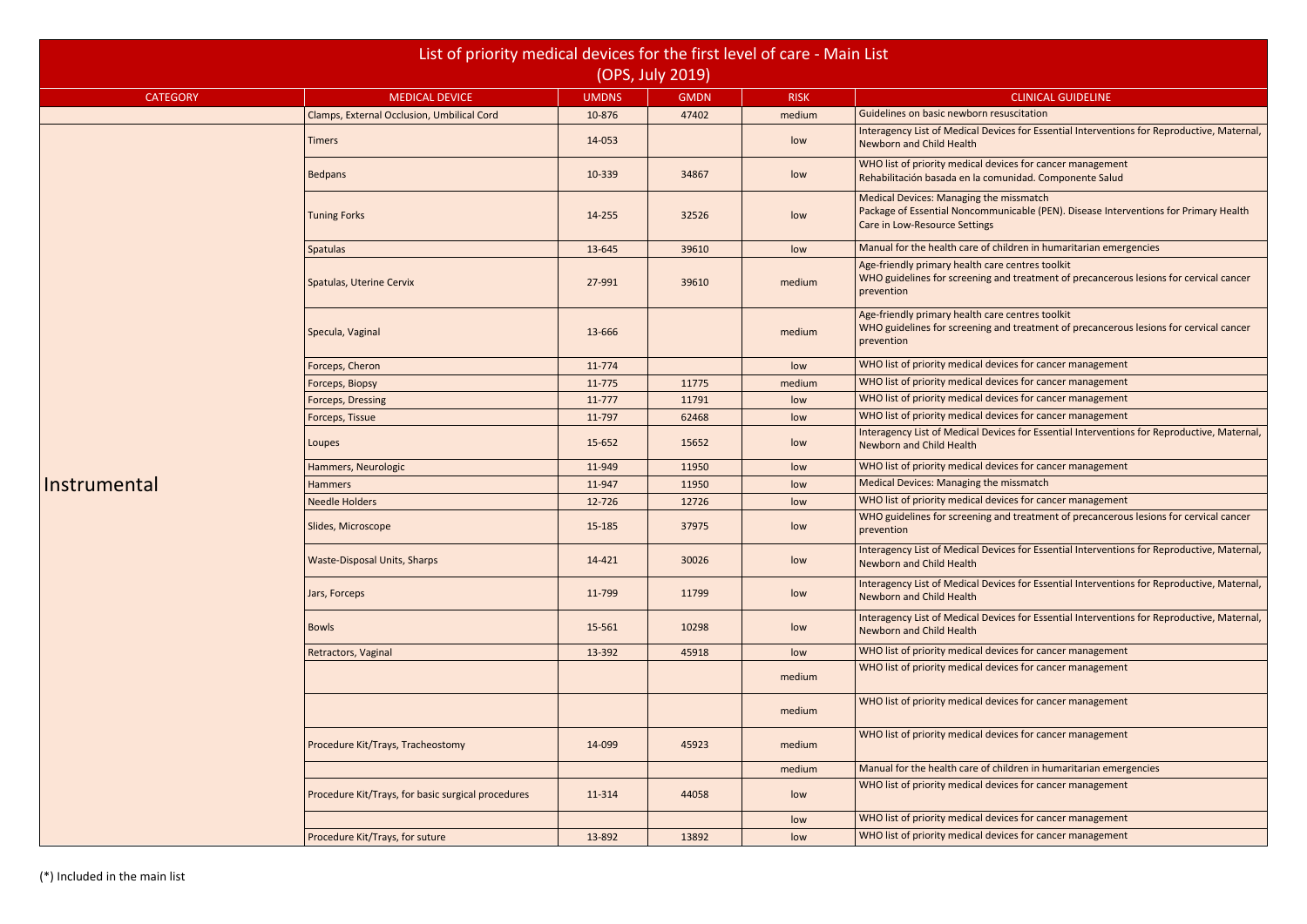of children in humaritarian emergencies

postnatal care of the mother and newborn

devices for cancer management

nmunicable (PEN). Disease Interventions for Primary Health

Devices for Essential Interventions for Reproductive, Maternal,

of children in humaritarian emergencies

comunidad. Componente Salud

devices for cancer management Devices for Essential Interventions for Reproductive, Maternal,

devices for cancer management Devices for Essential Interventions for Reproductive, Maternal,

comunidad. Componente Salud

devices for cancer management

Devices for Essential Interventions for Reproductive, Maternal,

g and treatment of precancerous lesions for cervical cancer

Devices for Essential Interventions for Reproductive, Maternal,

devices for cancer management g and treatment of precancerous lesions for cervical cancer

Devices for Essential Interventions for Reproductive, Maternal,

devices for cancer management g and treatment of precancerous lesions for cervical cancer

Devices for Essential Interventions for Reproductive, Maternal,

devices for cancer management g and treatment of precancerous lesions for cervical cancer

Devices for Essential Interventions for Reproductive, Maternal,

| List of priority medical devices for the first level of care - Main List<br>(OPS, July 2019) |                                                           |              |             |             |                                                                                                                                                                                                                                                                                                                                                                                                                |  |  |
|----------------------------------------------------------------------------------------------|-----------------------------------------------------------|--------------|-------------|-------------|----------------------------------------------------------------------------------------------------------------------------------------------------------------------------------------------------------------------------------------------------------------------------------------------------------------------------------------------------------------------------------------------------------------|--|--|
| <b>CATEGORY</b>                                                                              | <b>MEDICAL DEVICE</b>                                     | <b>UMDNS</b> | <b>GMDN</b> | <b>RISK</b> | <b>CLINICAL GUIDELINE</b>                                                                                                                                                                                                                                                                                                                                                                                      |  |  |
| Instrumental                                                                                 | Thermometers                                              | 14-028       | 17888       | medium      | Integrated Management of Childhood Illness<br>Manual for the health care of children in humaritarian er<br>WHO recommendations on postnatal care of the mother<br>WHO list of priority medical devices for cancer managem<br>Package of Essential Noncommunicable (PEN). Disease In<br>Care in Low-Resource Settings<br>Interagency List of Medical Devices for Essential Interver<br>Newborn and Child Health |  |  |
|                                                                                              | <b>Scissors, Umbilical Cord</b>                           | 23-026       | 32602       | low         | Guidelines on basic newborn resuscitation<br>Manual for the health care of children in humaritarian er                                                                                                                                                                                                                                                                                                         |  |  |
|                                                                                              | Walkers                                                   | 14-393       | 37951       | low         | Rehabilitación basada en la comunidad. Componente Sal                                                                                                                                                                                                                                                                                                                                                          |  |  |
|                                                                                              | Cabinets                                                  | 10-526       | 35575       | low         | WHO list of priority medical devices for cancer managem<br>Interagency List of Medical Devices for Essential Interver<br>Newborn and Child Health                                                                                                                                                                                                                                                              |  |  |
|                                                                                              | Cabinets, Storage, Medicine                               | 10-535       | 10535       | low         | WHO list of priority medical devices for cancer managem<br>Interagency List of Medical Devices for Essential Interver<br>Newborn and Child Health                                                                                                                                                                                                                                                              |  |  |
|                                                                                              | <b>Standing Frames</b>                                    | 17-982       |             | low         | Rehabilitación basada en la comunidad. Componente Sal                                                                                                                                                                                                                                                                                                                                                          |  |  |
|                                                                                              | <b>Walking stick</b>                                      |              | 31112       | low         | Rehabilitación basada en la comunidad. Introducción                                                                                                                                                                                                                                                                                                                                                            |  |  |
|                                                                                              | <b>Waste-Disposal Units</b>                               | 14-421       | 48028       | low         | WHO list of priority medical devices for cancer managem<br>Interagency List of Medical Devices for Essential Interver<br>Newborn and Child Health                                                                                                                                                                                                                                                              |  |  |
|                                                                                              | Screens, Bedside                                          | 13-514       | 13514       | low         | WHO guidelines for screening and treatment of precance<br>prevention<br>Interagency List of Medical Devices for Essential Interver<br>Newborn and Child Health<br>Age-friendly primary health care centres toolkit                                                                                                                                                                                             |  |  |
| <b>Medical furniture</b>                                                                     | Beds, Fixed, Cradle                                       | 10-328       |             | low         | WHO list of priority medical devices for cancer managem<br>WHO guidelines for screening and treatment of precance<br>prevention<br>Interagency List of Medical Devices for Essential Interver<br>Newborn and Child Health<br>Age-friendly primary health care centres toolkit                                                                                                                                  |  |  |
|                                                                                              | Tables, Examination/Treatment                             | 13-958       | 38458       | low         | WHO list of priority medical devices for cancer managem<br>WHO guidelines for screening and treatment of precance<br>prevention<br>Interagency List of Medical Devices for Essential Interver<br>Newborn and Child Health<br>Age-friendly primary health care centres toolkit                                                                                                                                  |  |  |
|                                                                                              | Tables, Examination/Treatment, Adjustable,<br>Gynecologic | 17-549       | 36065       | low         | WHO list of priority medical devices for cancer managem<br>WHO guidelines for screening and treatment of precance<br>prevention<br>Interagency List of Medical Devices for Essential Interver<br>Newborn and Child Health<br>Age-friendly primary health care centres toolkit                                                                                                                                  |  |  |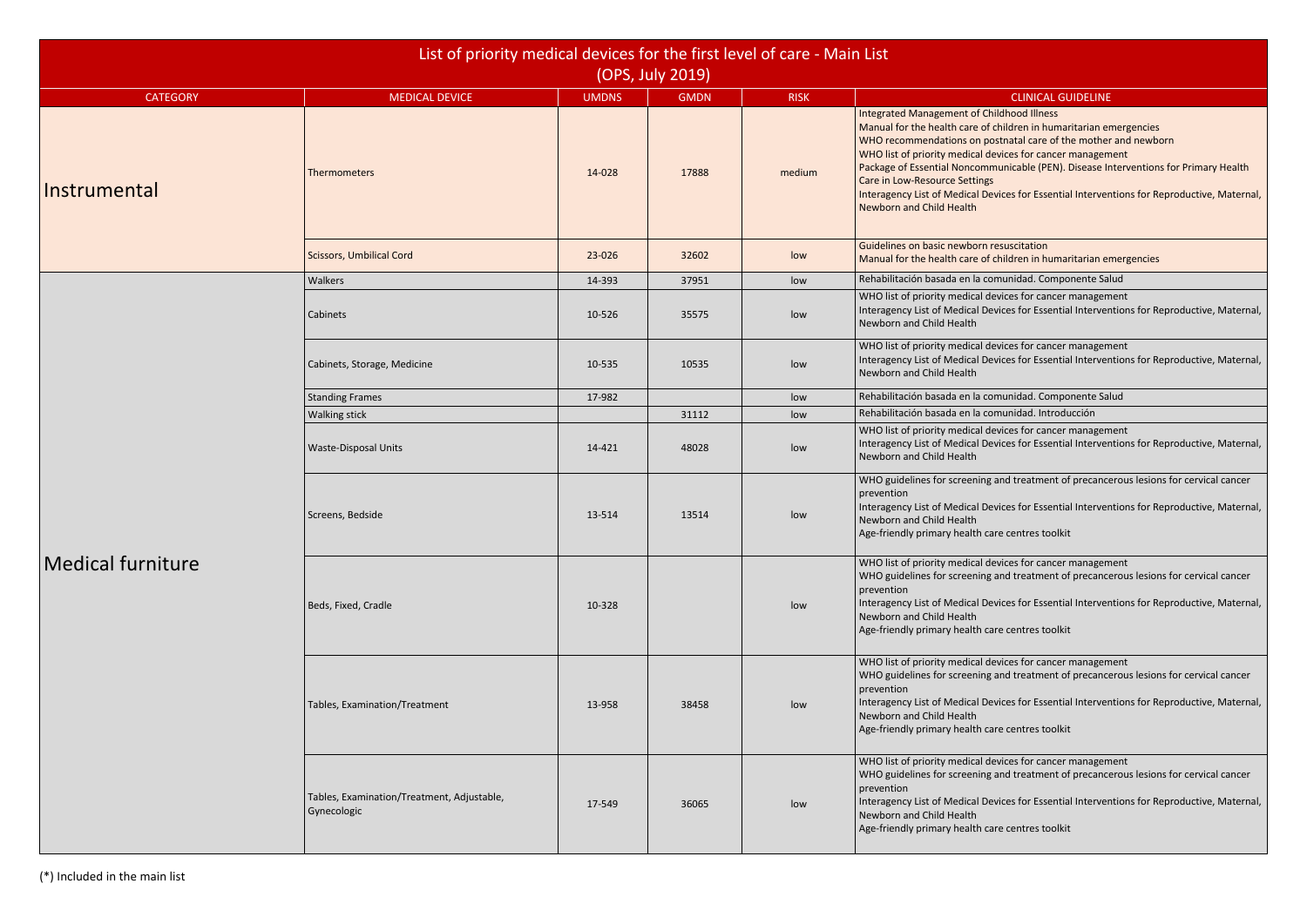devices for cancer management g and treatment of precancerous lesions for cervical cancer

Devices for Essential Interventions for Reproductive, Maternal,

### care centres toolkit

Devices for Essential Interventions for Reproductive, Maternal,

Devices for Essential Interventions for Reproductive, Maternal,

devices for cancer management

Devices for Essential Interventions for Reproductive, Maternal,

comunidad. Componente Salud

devices for cancer management

comunidad. Introducción

devices for cancer management

comunidad. Componente Salud

postnatal care of the mother and newborn care centres toolkit

severe food shortage WHO Technical Note October 2010

levices for Essential Interventions for Reproductive, Maternal,

levices for Essential Interventions for Reproductive, Maternal,

Infection in infants and children: towards universal access,

of Malaria 3 Edition, 2015

devices for cancer management

dren at primary health-care facilities to prevent overweight  $\mathbf f$  the double burden of malnutrition

Imunicable (PEN). Disease Interventions for Primary Health

levices for Essential Interventions for Reproductive, Maternal,

|                          |                                         | List of priority medical devices for the first level of care - Main List<br>(OPS, July 2019) |             |                  |                                                                                                                                                                                                                                                         |  |  |  |  |
|--------------------------|-----------------------------------------|----------------------------------------------------------------------------------------------|-------------|------------------|---------------------------------------------------------------------------------------------------------------------------------------------------------------------------------------------------------------------------------------------------------|--|--|--|--|
| <b>CATEGORY</b>          | <b>MEDICAL DEVICE</b>                   | <b>UMDNS</b>                                                                                 | <b>GMDN</b> | <b>RISK</b>      | <b>CLINICAL GUI</b>                                                                                                                                                                                                                                     |  |  |  |  |
|                          | Stretchers                              | 13-814                                                                                       | 13818       | low              | WHO list of priority medical devices for cancer m<br>WHO guidelines for screening and treatment of p<br>prevention<br>Interagency List of Medical Devices for Essential<br>Newborn and Child Health<br>Age-friendly primary health care centres toolkit |  |  |  |  |
|                          | Carts, Multipurpose, Foldable           |                                                                                              |             | low              | Interagency List of Medical Devices for Essential<br>Newborn and Child Health                                                                                                                                                                           |  |  |  |  |
| <b>Medical furniture</b> | Carts, Linen/Laundry                    | 15-888                                                                                       | 15839       | low              | Interagency List of Medical Devices for Essential<br>Newborn and Child Health                                                                                                                                                                           |  |  |  |  |
|                          | Mattress Systems, Alternating-Pressure  | 18-147                                                                                       | 63641       | medium           | WHO list of priority medical devices for cancer m                                                                                                                                                                                                       |  |  |  |  |
|                          | Footstools, Two/Three-Step              | 11-621                                                                                       | 35078       | low              | Interagency List of Medical Devices for Essential<br>Newborn and Child Health                                                                                                                                                                           |  |  |  |  |
|                          | Crutches                                | 11-063                                                                                       | 31113       | low              | Rehabilitación basada en la comunidad. Compon                                                                                                                                                                                                           |  |  |  |  |
|                          | Stands, Adjustable Height               | 24-254                                                                                       |             | low              | WHO list of priority medical devices for cancer m                                                                                                                                                                                                       |  |  |  |  |
|                          | Wheelchairs                             | 14-449                                                                                       | 45052       | low              | Rehabilitación basada en la comunidad. Introduc<br>WHO list of priority medical devices for cancer m                                                                                                                                                    |  |  |  |  |
|                          | Seat, Shower                            | 10-802                                                                                       | 34936       | low              | Rehabilitación basada en la comunidad. Compon                                                                                                                                                                                                           |  |  |  |  |
|                          | <b>Measuring tape</b>                   |                                                                                              | 37743       | low              | Infant and Young Child Feeding<br>WHO recommendations on postnatal care of the<br>Age-friendly primary health care centres toolkit                                                                                                                      |  |  |  |  |
|                          | Measuring tape for arm circumference    |                                                                                              |             | low              | Communicable diseases and severe food shortag<br><b>Essential Nutrition Actions</b>                                                                                                                                                                     |  |  |  |  |
|                          | Dispensers, Liquid/Foam Soap            | 15-827                                                                                       | 15827       | low              | WHO Guidelines on Hand Hygiene in Health Care                                                                                                                                                                                                           |  |  |  |  |
|                          | Geriatric depression scale              |                                                                                              |             | low              | Age-friendly primary health care centres toolkit                                                                                                                                                                                                        |  |  |  |  |
|                          | Hemoglobin color scale (basic kit)      |                                                                                              |             | low              | Interagency List of Medical Devices for Essential<br>Newborn and Child Health                                                                                                                                                                           |  |  |  |  |
|                          | Hemoglobin color scale (recharging kit) |                                                                                              |             | low              | Interagency List of Medical Devices for Essential<br>Newborn and Child Health                                                                                                                                                                           |  |  |  |  |
|                          | <b>Measurement scale</b>                |                                                                                              |             | low              | Medical Devices: Managing the missmatch<br>Age-friendly primary health care centres toolkit<br><b>Essential Nutrition Actions</b>                                                                                                                       |  |  |  |  |
| Other                    | Hemoglobin color scale (WHO)            |                                                                                              |             | low              | Antiretroviral therapy for HIV infection in infants<br>2010                                                                                                                                                                                             |  |  |  |  |
|                          | Insecticide, spray                      |                                                                                              |             | low              | Dengue 2009                                                                                                                                                                                                                                             |  |  |  |  |
|                          | Mosquito net                            |                                                                                              |             | low              | Guidelines for the treatment of Malaria 3 Edition                                                                                                                                                                                                       |  |  |  |  |
|                          | Soap holder                             |                                                                                              | 37955       | low              | WHO Guidelines on Hand Hygiene in Health Care                                                                                                                                                                                                           |  |  |  |  |
|                          | Refrigerator                            | 13-315                                                                                       | 15921       | low              | WHO list of priority medical devices for cancer m                                                                                                                                                                                                       |  |  |  |  |
|                          | Comparative chart, weight / age         |                                                                                              |             | low              | Infant and Young Child Feeding<br>Assessing and managing children at primary heal<br>and obesity in the context of the double burden<br><b>Essential Nutrition Actions</b>                                                                              |  |  |  |  |
|                          | Risk prediction table (WHO / ISH)       |                                                                                              |             | low              | Package of Essential Noncommunicable (PEN). Di<br>Care in Low-Resource Settings                                                                                                                                                                         |  |  |  |  |
|                          | Charts, Eye                             | 11-652                                                                                       | 35898       | low              | Age-friendly primary health care centres toolkit                                                                                                                                                                                                        |  |  |  |  |
|                          | <b>Height board</b>                     |                                                                                              |             | low <sub>1</sub> | Interagency List of Medical Devices for Essential<br>Newborn and Child Health                                                                                                                                                                           |  |  |  |  |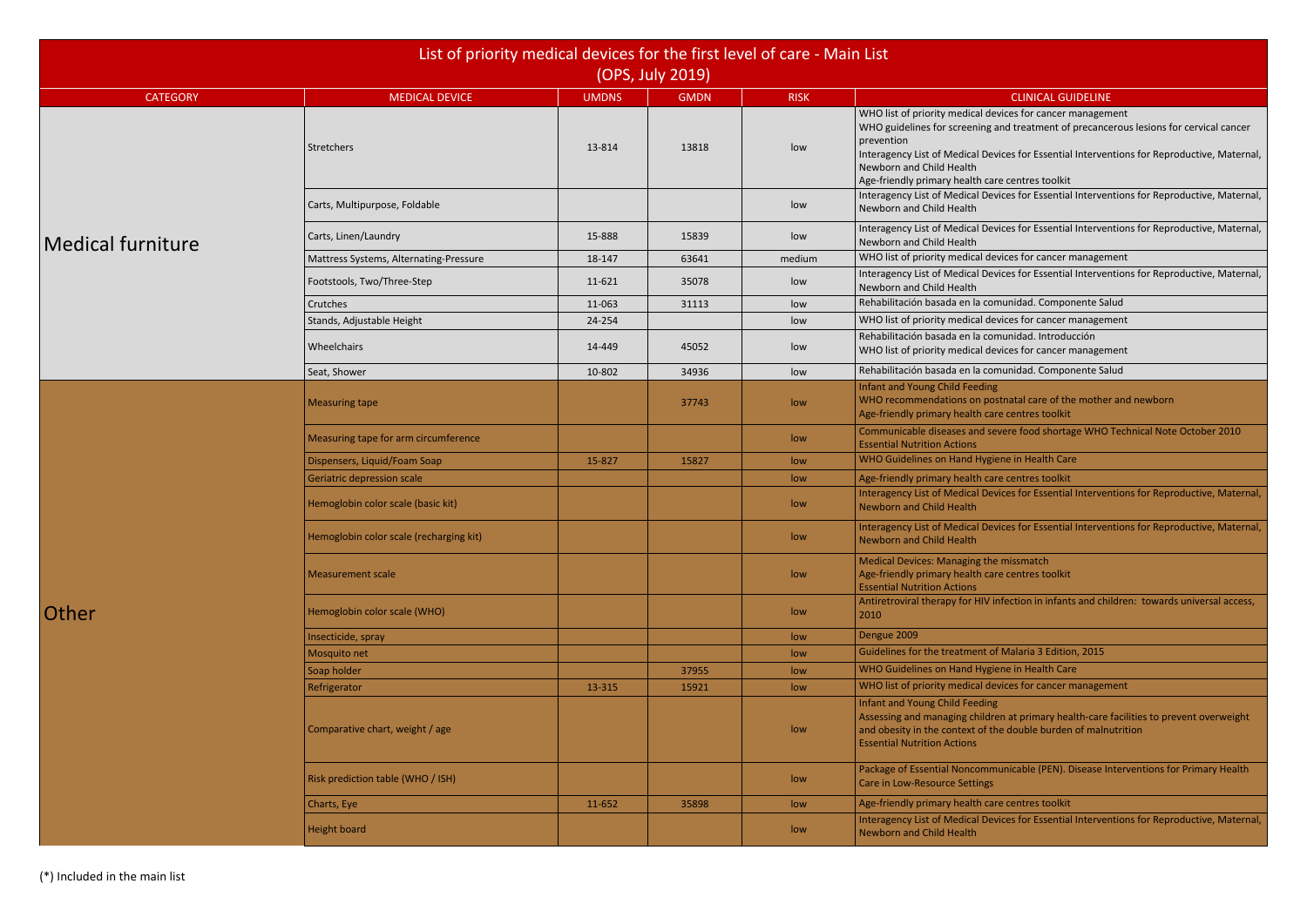comunidad. Componente Salud

g and treatment of precancerous lesions for cervical cancer

the diagnosis of HIV infection in infants and children

devices for cancer management

nmunicable (PEN). Disease Interventions for Primary Health

devices for cancer management

ive tuberculosis Principles and recommendations, 2014

Devices for Essential Interventions for Reproductive, Maternal,

devices for cancer management

of children in humaritarian emergencies

of children in humaritarian emergencies

devices for cancer management

devices for cancer management

devices for cancer management

devices for cancer management

V infection in infants and children: towards universal access,

nmunicable (PEN). Disease Interventions for Primary Health

devices for cancer management

of children in humaritarian emergencies

nmunicable (PEN). Disease Interventions for Primary Health

devices for cancer management

areja y a la violencia sexual contra las mujeres

Jevices for Essential Interventions for Reproductive, Maternal,

ive tuberculosis Principles and recommendations, 2014

HIV prevention, diagnosis, treatment and care for key

| List of priority medical devices for the first level of care - Main List<br>(OPS, July 2019)      |                                                  |              |             |             |                                                                                                                                                                                                                                                                                                                                                                                                                                                                                                                                                                                                                        |  |  |  |
|---------------------------------------------------------------------------------------------------|--------------------------------------------------|--------------|-------------|-------------|------------------------------------------------------------------------------------------------------------------------------------------------------------------------------------------------------------------------------------------------------------------------------------------------------------------------------------------------------------------------------------------------------------------------------------------------------------------------------------------------------------------------------------------------------------------------------------------------------------------------|--|--|--|
| <b>CATEGORY</b>                                                                                   | <b>MEDICAL DEVICE</b>                            | <b>UMDNS</b> | <b>GMDN</b> | <b>RISK</b> | <b>CLINICAL GUIDELINE</b>                                                                                                                                                                                                                                                                                                                                                                                                                                                                                                                                                                                              |  |  |  |
|                                                                                                   | <b>Communication charts</b>                      |              | 30922       | low         | Rehabilitación basada en la comunidad. Componente Sal                                                                                                                                                                                                                                                                                                                                                                                                                                                                                                                                                                  |  |  |  |
|                                                                                                   | Acetic acid 3-5%, bottle                         |              | 54025       | low         | WHO guidelines for screening and treatment of precance<br>prevention<br>Age-friendly primary health care centres toolkit                                                                                                                                                                                                                                                                                                                                                                                                                                                                                               |  |  |  |
|                                                                                                   | Drying agent                                     |              |             | low         | WHO recommendations on the diagnosis of HIV infection                                                                                                                                                                                                                                                                                                                                                                                                                                                                                                                                                                  |  |  |  |
|                                                                                                   | Distilled water                                  |              | 58672       | low         | WHO list of priority medical devices for cancer managem                                                                                                                                                                                                                                                                                                                                                                                                                                                                                                                                                                |  |  |  |
|                                                                                                   | Isopropyl alcohol 70%                            |              | 55666       | medium      | Package of Essential Noncommunicable (PEN). Disease In<br>Care in Low-Resource Settings<br>WHO list of priority medical devices for cancer managem<br>Systematic screening for active tuberculosis Principles ar<br><b>ENGAGE-TB Approach: Implementation manual</b><br>Age-friendly primary health care centres toolkit<br>WHO Guidelines on Hand Hygiene in Health Care                                                                                                                                                                                                                                              |  |  |  |
|                                                                                                   | Ethanol al 70%                                   |              | 55612       | medium      | Interagency List of Medical Devices for Essential Interver<br>Newborn and Child Health<br>WHO Guidelines on Hand Hygiene in Health Care                                                                                                                                                                                                                                                                                                                                                                                                                                                                                |  |  |  |
| Solutions and reagents                                                                            | Formalin 10%                                     |              | 57764       | low         | WHO list of priority medical devices for cancer managem                                                                                                                                                                                                                                                                                                                                                                                                                                                                                                                                                                |  |  |  |
|                                                                                                   | Soap                                             |              | 41471       | low         | Manual for the health care of children in humaritarian er<br>WHO Guidelines on Hand Hygiene in Health Care                                                                                                                                                                                                                                                                                                                                                                                                                                                                                                             |  |  |  |
|                                                                                                   | Oxygen                                           | 16-853       |             | medium      | Manual for the health care of children in humaritarian er                                                                                                                                                                                                                                                                                                                                                                                                                                                                                                                                                              |  |  |  |
|                                                                                                   | Hygiene products for hands and body              |              |             | low         | WHO list of priority medical devices for cancer managem                                                                                                                                                                                                                                                                                                                                                                                                                                                                                                                                                                |  |  |  |
|                                                                                                   | chlorine solution 0.5%, instruments disinfectant |              |             | low         | WHO list of priority medical devices for cancer managem                                                                                                                                                                                                                                                                                                                                                                                                                                                                                                                                                                |  |  |  |
|                                                                                                   | IV solution                                      |              |             | low         | WHO list of priority medical devices for cancer managem                                                                                                                                                                                                                                                                                                                                                                                                                                                                                                                                                                |  |  |  |
|                                                                                                   | Saline solution                                  |              | 63285       | medium      | WHO list of priority medical devices for cancer managem<br>Dengue 2009                                                                                                                                                                                                                                                                                                                                                                                                                                                                                                                                                 |  |  |  |
|                                                                                                   | Serum                                            |              | 53457       | medium      | Antiretroviral therapy for HIV infection in infants and chi<br>2010                                                                                                                                                                                                                                                                                                                                                                                                                                                                                                                                                    |  |  |  |
|                                                                                                   | Oxygen unit (cylinder or wall outlet)            | 16-853       | 47225       | low         | Package of Essential Noncommunicable (PEN). Disease In<br>Care in Low-Resource Settings<br>WHO list of priority medical devices for cancer managem                                                                                                                                                                                                                                                                                                                                                                                                                                                                     |  |  |  |
| Single use<br>devices/disposables/medical Needles, hypodermic, for insuline injection<br>supplies |                                                  | 12-745       | 38501       | medium      | Manual for the health care of children in humaritarian er<br>Package of Essential Noncommunicable (PEN). Disease In<br>Care in Low-Resource Settings<br>WHO list of priority medical devices for cancer managem<br>Respuesta a la violencia de pareja y a la violencia sexual<br>Interagency List of Medical Devices for Essential Interver<br>Newborn and Child Health<br>Systematic screening for active tuberculosis Principles ar<br>Age-friendly primary health care centres toolkit<br>Community management of opioid overdose<br>Consolidated guidelines on HIV prevention, diagnosis, tre<br>populations, 2015 |  |  |  |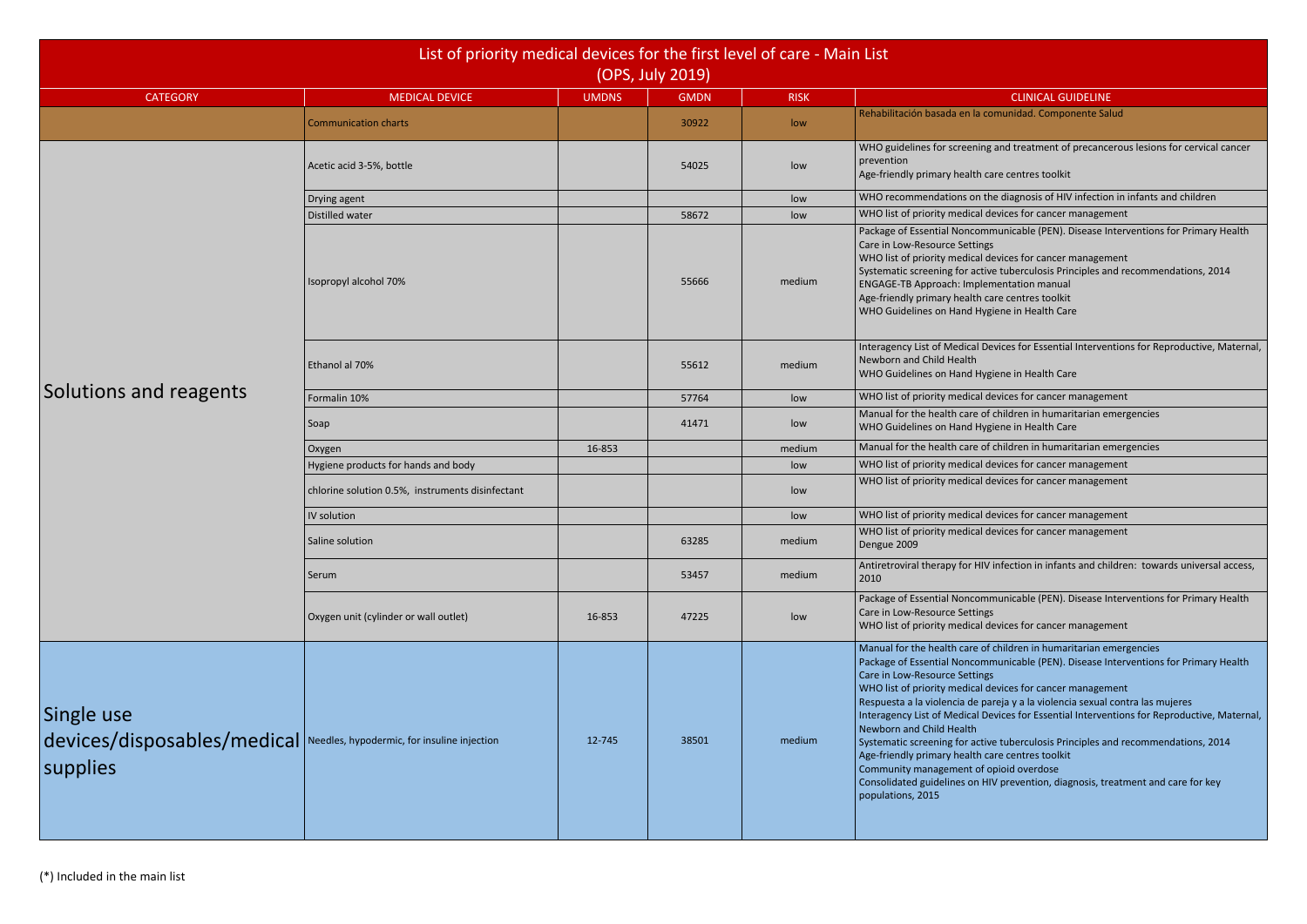- 
- 
- 

| List of priority medical devices for the first level of care - Main List<br>(OPS, July 2019) |                                             |              |             |             |                                                                                                                                                                                                                                                                                                                                                                                                                                                                                                                                                                                                                                                                                                                                                                    |  |  |  |
|----------------------------------------------------------------------------------------------|---------------------------------------------|--------------|-------------|-------------|--------------------------------------------------------------------------------------------------------------------------------------------------------------------------------------------------------------------------------------------------------------------------------------------------------------------------------------------------------------------------------------------------------------------------------------------------------------------------------------------------------------------------------------------------------------------------------------------------------------------------------------------------------------------------------------------------------------------------------------------------------------------|--|--|--|
| <b>CATEGORY</b>                                                                              | <b>MEDICAL DEVICE</b>                       | <b>UMDNS</b> | <b>GMDN</b> | <b>RISK</b> | <b>CLINICAL GUIDELINE</b>                                                                                                                                                                                                                                                                                                                                                                                                                                                                                                                                                                                                                                                                                                                                          |  |  |  |
|                                                                                              | Needles, Aspiration/Injection, Spinal       | 12-753       | 35212       | medium      | Manual for the health care of children in humaritarian emergencies<br>Package of Essential Noncommunicable (PEN). Disease Interventions for Primary Health<br>Care in Low-Resource Settings<br>WHO list of priority medical devices for cancer management<br>Respuesta a la violencia de pareja y a la violencia sexual contra las mujeres<br>Interagency List of Medical Devices for Essential Interventions for Reproductive, Maternal,<br>Newborn and Child Health<br>Systematic screening for active tuberculosis Principles and recommendations, 2014<br>Age-friendly primary health care centres toolkit<br>Community management of opioid overdose<br>Consolidated guidelines on HIV prevention, diagnosis, treatment and care for key<br>populations, 2015 |  |  |  |
| Single use                                                                                   | Needles, Injection, Intramuscular           | 20-202       | 36279       | medium      | Manual for the health care of children in humaritarian emergencies<br>Package of Essential Noncommunicable (PEN). Disease Interventions for Primary Health<br>Care in Low-Resource Settings<br>WHO list of priority medical devices for cancer management<br>Respuesta a la violencia de pareja y a la violencia sexual contra las mujeres<br>Interagency List of Medical Devices for Essential Interventions for Reproductive, Maternal,<br>Newborn and Child Health<br>Systematic screening for active tuberculosis Principles and recommendations, 2014<br>Age-friendly primary health care centres toolkit<br>Community management of opioid overdose<br>Consolidated guidelines on HIV prevention, diagnosis, treatment and care for key<br>populations, 2015 |  |  |  |
| devices/disposables/medical<br>supplies                                                      | Needles, Injection, Intravenous, Scalp-Vein | 12-752       | 35211       | medium      | Manual for the health care of children in humaritarian emergencies<br>Package of Essential Noncommunicable (PEN). Disease Interventions for Primary Health<br>Care in Low-Resource Settings<br>WHO list of priority medical devices for cancer management<br>Respuesta a la violencia de pareja y a la violencia sexual contra las mujeres<br>Interagency List of Medical Devices for Essential Interventions for Reproductive, Maternal,<br>Newborn and Child Health<br>Systematic screening for active tuberculosis Principles and recommendations, 2014<br>Age-friendly primary health care centres toolkit<br>Community management of opioid overdose<br>Consolidated guidelines on HIV prevention, diagnosis, treatment and care for key<br>populations, 2015 |  |  |  |
|                                                                                              | <b>Needles</b>                              | 12-729       | 18069       | medium      | Manual for the health care of children in humaritarian emergencies<br>Package of Essential Noncommunicable (PEN). Disease Interventions for Primary Health<br>Care in Low-Resource Settings<br>WHO list of priority medical devices for cancer management<br>Respuesta a la violencia de pareja y a la violencia sexual contra las mujeres<br>Interagency List of Medical Devices for Essential Interventions for Reproductive, Maternal,<br>Newborn and Child Health<br>Systematic screening for active tuberculosis Principles and recommendations, 2014<br>Age-friendly primary health care centres toolkit<br>Community management of opioid overdose<br>Consolidated guidelines on HIV prevention, diagnosis, treatment and care for key<br>populations, 2015 |  |  |  |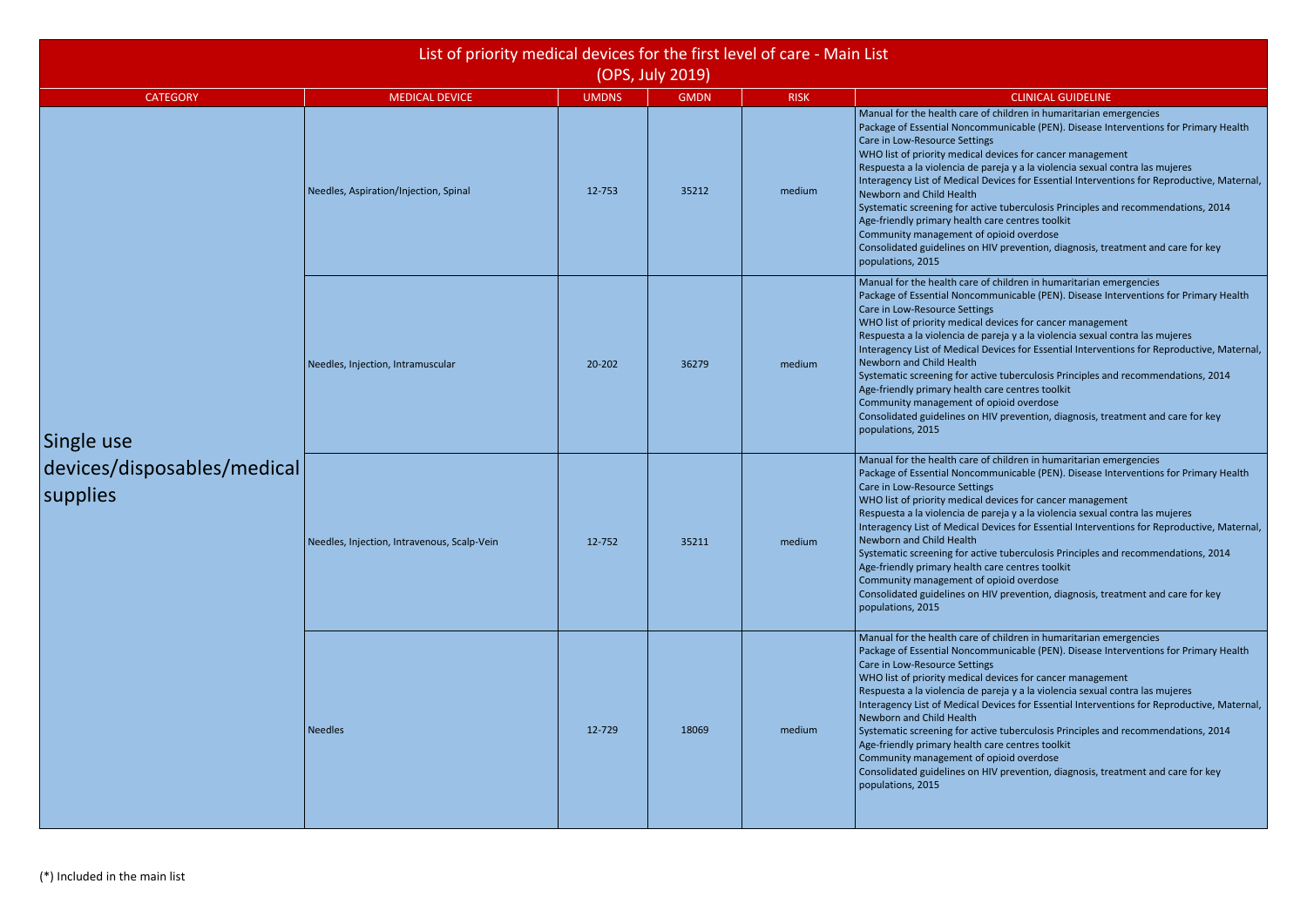(\*) Included in the main list

f children in humaritarian emergencies municable (PEN). Disease Interventions for Primary Health

devices for cancer management

areja y a la violencia sexual contra las mujeres

levices for Essential Interventions for Reproductive, Maternal,

ve tuberculosis Principles and recommendations, 2014

IIV prevention, diagnosis, treatment and care for key

Imunicable (PEN). Disease Interventions for Primary Health

devices for cancer management

levices for Essential Interventions for Reproductive, Maternal,

oostnatal care of the mother and newborn levices for Essential Interventions for Reproductive, Maternal,

IV prevention, diagnosis, treatment and care for key

oostnatal care of the mother and newborn levices for Essential Interventions for Reproductive, Maternal,

IIV prevention, diagnosis, treatment and care for key

oostnatal care of the mother and newborn levices for Essential Interventions for Reproductive, Maternal,

IV prevention, diagnosis, treatment and care for key

oostnatal care of the mother and newborn levices for Essential Interventions for Reproductive, Maternal,

 $H$ V prevention, diagnosis, treatment and care for key

areja y a la violencia sexual contra las mujeres

devices for cancer management

devices for cancer management

|                                           |                                     | List of priority medical devices for the first level of care - Main List<br>(OPS, July 2019) |             |             |                                                                                                                                                                                                                                                                                                                                                                                                                                                                                                                                                                                                                          |  |  |  |
|-------------------------------------------|-------------------------------------|----------------------------------------------------------------------------------------------|-------------|-------------|--------------------------------------------------------------------------------------------------------------------------------------------------------------------------------------------------------------------------------------------------------------------------------------------------------------------------------------------------------------------------------------------------------------------------------------------------------------------------------------------------------------------------------------------------------------------------------------------------------------------------|--|--|--|
| <b>CATEGORY</b>                           | <b>MEDICAL DEVICE</b>               | <b>UMDNS</b>                                                                                 | <b>GMDN</b> | <b>RISK</b> | <b>CLINICAL GUIDELINE</b>                                                                                                                                                                                                                                                                                                                                                                                                                                                                                                                                                                                                |  |  |  |
|                                           | <b>Blood Collection Needle Sets</b> | 18-240                                                                                       | 35209       | medium      | Manual for the health care of children in humaritarian er<br>Package of Essential Noncommunicable (PEN). Disease In<br>Care in Low-Resource Settings<br>WHO list of priority medical devices for cancer managem<br>Respuesta a la violencia de pareja y a la violencia sexual e<br>Interagency List of Medical Devices for Essential Interver<br>Newborn and Child Health<br>Systematic screening for active tuberculosis Principles ar<br>Age-friendly primary health care centres toolkit<br>Community management of opioid overdose<br>Consolidated guidelines on HIV prevention, diagnosis, tre<br>populations, 2015 |  |  |  |
|                                           | <b>Cotton Rolls</b>                 | 13-414                                                                                       | 58233       | low         | Package of Essential Noncommunicable (PEN). Disease In<br>Care in Low-Resource Settings<br>WHO list of priority medical devices for cancer managem<br>Interagency List of Medical Devices for Essential Interver<br>Newborn and Child Health<br>Engage-TB Approach: Implementation manual                                                                                                                                                                                                                                                                                                                                |  |  |  |
| Single use<br>devices/disposables/medical | Condoms, Female                     | 18-079                                                                                       | 45138       | medium      | Infant and Young Child Feeding<br>WHO recommendations on postnatal care of the mother<br>Interagency List of Medical Devices for Essential Interver<br>Newborn and Child Health<br>Consolidated guidelines on HIV prevention, diagnosis, tre<br>populations, 2014                                                                                                                                                                                                                                                                                                                                                        |  |  |  |
| supplies                                  | Condoms, Male                       | 18-080                                                                                       | 45138       | medium      | Infant and Young Child Feeding<br>WHO recommendations on postnatal care of the mother<br>Interagency List of Medical Devices for Essential Interver<br>Newborn and Child Health<br>Consolidated guidelines on HIV prevention, diagnosis, tre<br>populations, 2014                                                                                                                                                                                                                                                                                                                                                        |  |  |  |
|                                           | Contraceptive, diaphragm            | 10-985                                                                                       |             | medium      | Infant and Young Child Feeding<br>WHO recommendations on postnatal care of the mother<br>Interagency List of Medical Devices for Essential Interver<br>Newborn and Child Health<br>Consolidated guidelines on HIV prevention, diagnosis, tre<br>populations, 2014                                                                                                                                                                                                                                                                                                                                                        |  |  |  |
|                                           | Contraceptive, spermicide           |                                                                                              | 37222       | medium      | Infant and Young Child Feeding<br>WHO recommendations on postnatal care of the mother<br>Interagency List of Medical Devices for Essential Interver<br>Newborn and Child Health<br>Consolidated guidelines on HIV prevention, diagnosis, tre<br>populations, 2014                                                                                                                                                                                                                                                                                                                                                        |  |  |  |
|                                           | Skin, antiseptic                    |                                                                                              |             | low         | Respuesta a la violencia de pareja y a la violencia sexual d                                                                                                                                                                                                                                                                                                                                                                                                                                                                                                                                                             |  |  |  |
|                                           | <b>Applicators</b>                  | 10-172                                                                                       | 33722       | low         | WHO list of priority medical devices for cancer managem                                                                                                                                                                                                                                                                                                                                                                                                                                                                                                                                                                  |  |  |  |
|                                           | <b>Dressing Pads</b>                | 11-326                                                                                       | 46854       | low         | WHO list of priority medical devices for cancer managem                                                                                                                                                                                                                                                                                                                                                                                                                                                                                                                                                                  |  |  |  |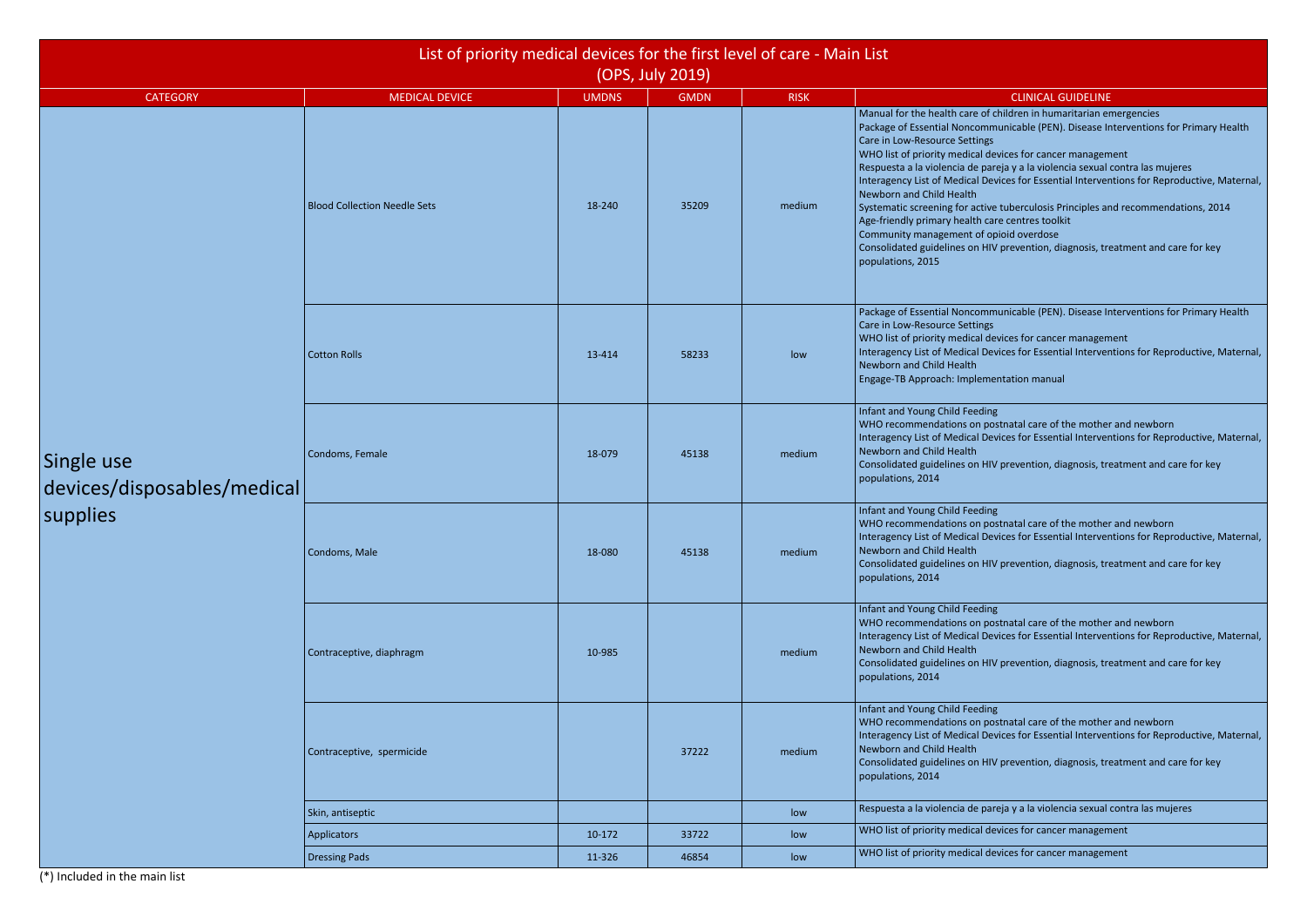devices for cancer management

devices for cancer management

devices for cancer management

nmunicable (PEN). Disease Interventions for Primary Health

h care in low-resource settings

devices for cancer management

devices for cancer management

Devices for Essential Interventions for Reproductive, Maternal,

bareja y a la violencia sexual contra las mujeres devices for cancer management care centres toolkit

he missmatch devices for cancer management

devices for cancer management

Jevices for Essential Interventions for Reproductive, Maternal,

Devices for Essential Interventions for Reproductive, Maternal,

devices for cancer management

of children in humaritarian emergencies

ive tuberculosis Principles and recommendations, 2014 care centres toolkit

devices for cancer management

Devices for Essential Interventions for Reproductive, Maternal,

ive tuberculosis Principles and recommendations, 2014 liagnostics

Devices for Essential Interventions for Reproductive, Maternal,

of children in humaritarian emergencies

h care in low-resource settings

nmunicable (PEN). Disease Interventions for Primary Health

|                                 | List of priority medical devices for the first level of care - Main List<br>(OPS, July 2019) |              |             |             |                                                                                                                                                                                                                                                                                                 |  |  |  |  |  |
|---------------------------------|----------------------------------------------------------------------------------------------|--------------|-------------|-------------|-------------------------------------------------------------------------------------------------------------------------------------------------------------------------------------------------------------------------------------------------------------------------------------------------|--|--|--|--|--|
|                                 |                                                                                              |              |             |             |                                                                                                                                                                                                                                                                                                 |  |  |  |  |  |
| <b>CATEGORY</b>                 | <b>MEDICAL DEVICE</b>                                                                        | <b>UMDNS</b> | <b>GMDN</b> | <b>RISK</b> | <b>CLINICAL GUIDELINE</b>                                                                                                                                                                                                                                                                       |  |  |  |  |  |
|                                 | <b>Enteral Feeding Bags</b>                                                                  | 11-675       | 11675       | low         | WHO list of priority medical devices for cancer managem                                                                                                                                                                                                                                         |  |  |  |  |  |
|                                 | <b>Ostomy Collection Bags</b>                                                                | 16-459       | 31066       | low         | WHO list of priority medical devices for cancer managem                                                                                                                                                                                                                                         |  |  |  |  |  |
|                                 | <b>Medical Bags</b>                                                                          | 12-500       | 12500       | low         | WHO list of priority medical devices for cancer managem                                                                                                                                                                                                                                         |  |  |  |  |  |
|                                 | Cannulae, Nasal                                                                              | 16-422       | 35201       | low         | Package of Essential Noncommunicable (PEN). Disease In<br>Care in Low-Resource Settings                                                                                                                                                                                                         |  |  |  |  |  |
|                                 | Catheters                                                                                    | 10-685       | CT1581      | medium      | Guidelines for primary health care in low-resource settin                                                                                                                                                                                                                                       |  |  |  |  |  |
|                                 | Catheters, Urinary, Suprapubic                                                               | 18-739       | 34924       | medium      | WHO list of priority medical devices for cancer managem                                                                                                                                                                                                                                         |  |  |  |  |  |
|                                 | Catheters, Urinary, Ureteral                                                                 | 10-761       | 34926       | medium      | WHO list of priority medical devices for cancer managem                                                                                                                                                                                                                                         |  |  |  |  |  |
|                                 | <b>Hand brush</b>                                                                            | 10-500       | 34882       | low         | Interagency List of Medical Devices for Essential Interver<br>Newborn and Child Health                                                                                                                                                                                                          |  |  |  |  |  |
|                                 | Tapes, Adhesive                                                                              | 10-030       | 34832       | low         | Respuesta a la violencia de pareja y a la violencia sexual<br>WHO list of priority medical devices for cancer managem<br>Age-friendly primary health care centres toolkit                                                                                                                       |  |  |  |  |  |
|                                 | Collectors, Urine                                                                            | 10-944       | 46345       | low         | Medical Devices Managing the missmatch<br>WHO list of priority medical devices for cancer managem                                                                                                                                                                                               |  |  |  |  |  |
| Single use devices /            | Compresses, Gauze                                                                            | 10-966       | 47011       | low         | Infant and Young Child Feeding<br>WHO list of priority medical devices for cancer managem<br>Interagency List of Medical Devices for Essential Interver<br>Newborn and Child Health                                                                                                             |  |  |  |  |  |
| disposables/medical<br>supplies | Compresses, Gauze                                                                            | 10-966       | 47011       | low         | Interagency List of Medical Devices for Essential Interver<br>Newborn and Child Health                                                                                                                                                                                                          |  |  |  |  |  |
|                                 | <b>Mouth Guards</b>                                                                          | 16-366       | 38621       | low         | Implementing tuberculosis diagnostics                                                                                                                                                                                                                                                           |  |  |  |  |  |
|                                 | Sponges                                                                                      | 13-695       | 15281       | low         | WHO list of priority medical devices for cancer managem                                                                                                                                                                                                                                         |  |  |  |  |  |
|                                 | Gauze, steril                                                                                | 10-966       | 48127       | low         | Manual for the health care of children in humaritarian er<br>Systematic screening for active tuberculosis Principles are<br>Age-friendly primary health care centres toolkit                                                                                                                    |  |  |  |  |  |
|                                 | Gel, Electrode                                                                               | 11-425       | 11425       | low         | WHO list of priority medical devices for cancer managem                                                                                                                                                                                                                                         |  |  |  |  |  |
|                                 | Gloves, Examination/Treatment                                                                | 11-882       | 47172       | low         | Interagency List of Medical Devices for Essential Interver<br>Newborn and Child Health<br>Systematic screening for active tuberculosis Principles are<br>Implementing tuberculosis diagnostics<br>Engage-TB Approach: Implementation manual<br>Age-friendly primary health care centres toolkit |  |  |  |  |  |
|                                 | Swabs, Absorbent/Cotton                                                                      | 15-066       | 13913       | low         | Interagency List of Medical Devices for Essential Interver<br>Newborn and Child Health                                                                                                                                                                                                          |  |  |  |  |  |
|                                 | Inhalers, Aerosol                                                                            | 12-128       | 45564       | low         | Manual for the health care of children in humaritarian er<br>Guidelines for primary health care in low-resource settin<br>Package of Essential Noncommunicable (PEN). Disease In<br>Care in Low-Resource Settings                                                                               |  |  |  |  |  |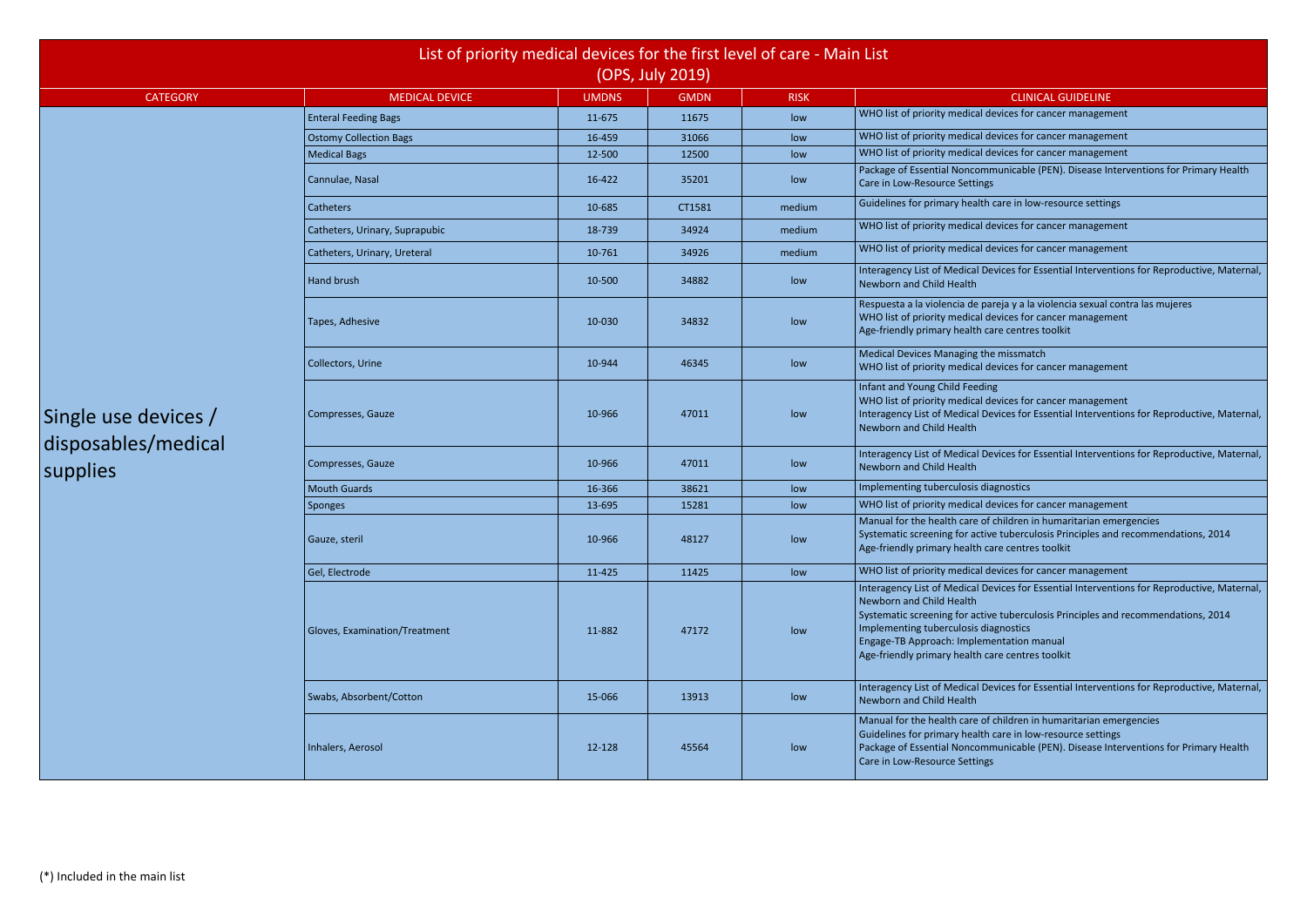- 
- 
- 
- 
- 

|                                                         | List of priority medical devices for the first level of care - Main List<br>(OPS, July 2019) |              |             |             |                                                                                                                                                                                                                                                                                                                                                                                                                                                                                                                                                                                                                                                                                                                                                                                                                                                                                                                                                                                                                                          |  |  |  |  |  |
|---------------------------------------------------------|----------------------------------------------------------------------------------------------|--------------|-------------|-------------|------------------------------------------------------------------------------------------------------------------------------------------------------------------------------------------------------------------------------------------------------------------------------------------------------------------------------------------------------------------------------------------------------------------------------------------------------------------------------------------------------------------------------------------------------------------------------------------------------------------------------------------------------------------------------------------------------------------------------------------------------------------------------------------------------------------------------------------------------------------------------------------------------------------------------------------------------------------------------------------------------------------------------------------|--|--|--|--|--|
| <b>CATEGORY</b>                                         | <b>MEDICAL DEVICE</b>                                                                        | <b>UMDNS</b> | <b>GMDN</b> | <b>RISK</b> | <b>CLINICAL GUIDELINE</b>                                                                                                                                                                                                                                                                                                                                                                                                                                                                                                                                                                                                                                                                                                                                                                                                                                                                                                                                                                                                                |  |  |  |  |  |
|                                                         | Syringes, Plunger, Luer Lock                                                                 | 20-259       | 36280       | medium      | Age-friendly primary health care centres toolkit<br><b>Baby-Friendly Hospital Initiative</b><br>Community management of opioid overdose<br>Consolidated guidelines on HIV prevention, diagnosis, treatment and care for key<br>populations, 201<br>Guidelines on basic newborn resuscitation<br>Home visits for the newborn child: a strategy to improve survival<br>Infant and Young Child Feeding<br>Interagency List of Medical Devices for Essential Interventions for Reproductive, Maternal,<br>Newborn and Child Health<br>Manual for the health care of children in humaritarian emergencies<br>Manual for the health care of children in humaritarian emergencies<br>Package of Essential Noncommunicable (PEN). Disease Interventions for Primary Health<br>Care in Low-Resource Settings<br>Respuesta a la violencia de pareja y a la violencia sexual contra las mujeres<br>Systematic screening for active tuberculosis Principles and recommendations, 2014<br>WHO list of priority medical devices for cancer management4 |  |  |  |  |  |
| Single use devices /<br>disposables/medical<br>supplies | Syringes, Bulb                                                                               | 20-311       |             | medium      | Age-friendly primary health care centres toolkit<br><b>Baby-Friendly Hospital Initiative</b><br>Community management of opioid overdose<br>Consolidated guidelines on HIV prevention, diagnosis, treatment and care for key<br>populations, 201<br>Guidelines on basic newborn resuscitation<br>Home visits for the newborn child: a strategy to improve survival<br>Infant and Young Child Feeding<br>Interagency List of Medical Devices for Essential Interventions for Reproductive, Maternal,<br>Newborn and Child Health<br>Manual for the health care of children in humaritarian emergencies<br>Manual for the health care of children in humaritarian emergencies<br>Package of Essential Noncommunicable (PEN). Disease Interventions for Primary Health<br>Care in Low-Resource Settings<br>Respuesta a la violencia de pareja y a la violencia sexual contra las mujeres<br>Systematic screening for active tuberculosis Principles and recommendations, 2014<br>WHO list of priority medical devices for cancer management4 |  |  |  |  |  |
|                                                         | Syringes, Plunger, Oral Medication                                                           | 20-469       | 36279       | medium      | Age-friendly primary health care centres toolkit<br><b>Baby-Friendly Hospital Initiative</b><br>Community management of opioid overdose<br>Consolidated guidelines on HIV prevention, diagnosis, treatment and care for key<br>populations, 201<br>Guidelines on basic newborn resuscitation<br>Home visits for the newborn child: a strategy to improve survival<br>Infant and Young Child Feeding<br>Interagency List of Medical Devices for Essential Interventions for Reproductive, Maternal,<br>Newborn and Child Health<br>Manual for the health care of children in humaritarian emergencies<br>Manual for the health care of children in humaritarian emergencies<br>Package of Essential Noncommunicable (PEN). Disease Interventions for Primary Health<br>Care in Low-Resource Settings<br>Respuesta a la violencia de pareja y a la violencia sexual contra las mujeres<br>Systematic screening for active tuberculosis Principles and recommendations, 2014<br>WHO list of priority medical devices for cancer management4 |  |  |  |  |  |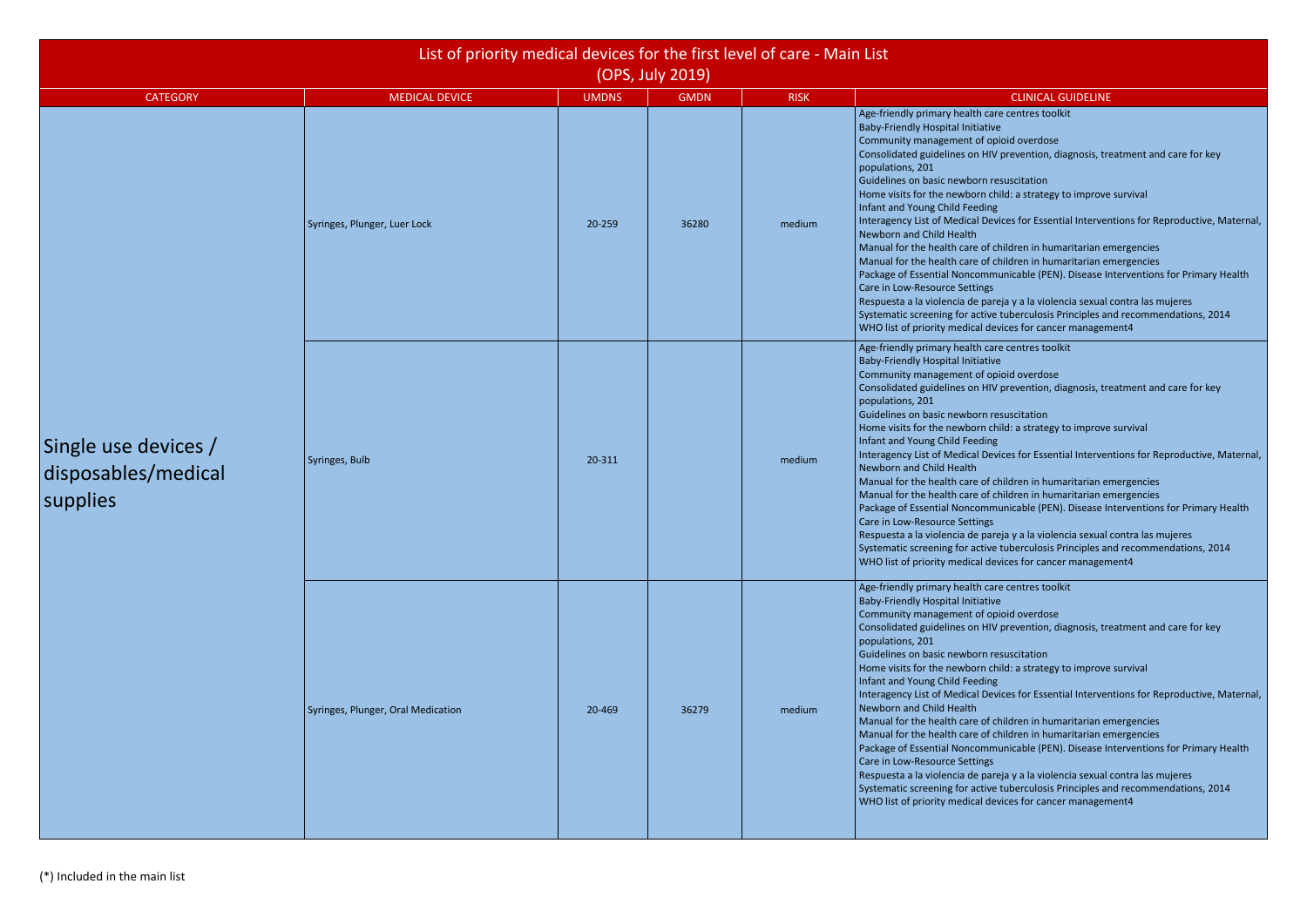| List of priority medical devices for the first level of care - Main List<br>(OPS, July 2019) |                                            |              |             |             |                                                                                                                                                                                                                                                                                                                                                                                                                                                                                                                                                                                                                                                                                                                                                                                                                                                                                                                                                                                                                                           |  |  |  |
|----------------------------------------------------------------------------------------------|--------------------------------------------|--------------|-------------|-------------|-------------------------------------------------------------------------------------------------------------------------------------------------------------------------------------------------------------------------------------------------------------------------------------------------------------------------------------------------------------------------------------------------------------------------------------------------------------------------------------------------------------------------------------------------------------------------------------------------------------------------------------------------------------------------------------------------------------------------------------------------------------------------------------------------------------------------------------------------------------------------------------------------------------------------------------------------------------------------------------------------------------------------------------------|--|--|--|
| <b>CATEGORY</b>                                                                              | <b>MEDICAL DEVICE</b>                      | <b>UMDNS</b> | <b>GMDN</b> | <b>RISK</b> | <b>CLINICAL GUIDELINE</b>                                                                                                                                                                                                                                                                                                                                                                                                                                                                                                                                                                                                                                                                                                                                                                                                                                                                                                                                                                                                                 |  |  |  |
|                                                                                              | Syringes, Plunger, Arterial Blood Sampling | 20-470       | 58147       | medium      | Age-friendly primary health care centres toolkit<br><b>Baby-Friendly Hospital Initiative</b><br>Community management of opioid overdose<br>Consolidated guidelines on HIV prevention, diagnosis, treatment and care for key<br>populations, 201<br>Guidelines on basic newborn resuscitation<br>Home visits for the newborn child: a strategy to improve survival<br>Infant and Young Child Feeding<br>Interagency List of Medical Devices for Essential Interventions for Reproductive, Maternal,<br>Newborn and Child Health<br>Manual for the health care of children in humaritarian emergencies<br>Manual for the health care of children in humaritarian emergencies<br>Package of Essential Noncommunicable (PEN). Disease Interventions for Primary Health<br>Care in Low-Resource Settings<br>Respuesta a la violencia de pareja y a la violencia sexual contra las mujeres<br>Systematic screening for active tuberculosis Principles and recommendations, 2014<br>WHO list of priority medical devices for cancer management4  |  |  |  |
| Single use devices /<br>disposables/medical<br>supplies                                      | Syringes, Plunger, Insulin                 | 13-941       | 38501       | medium      | Age-friendly primary health care centres toolkit<br><b>Baby-Friendly Hospital Initiative</b><br>Community management of opioid overdose<br>Consolidated guidelines on HIV prevention, diagnosis, treatment and care for key<br>populations, 201<br>Guidelines on basic newborn resuscitation<br>Home visits for the newborn child: a strategy to improve survival<br>Infant and Young Child Feeding<br>Interagency List of Medical Devices for Essential Interventions for Reproductive, Maternal,<br>Newborn and Child Health<br>Manual for the health care of children in humaritarian emergencies<br>Manual for the health care of children in humaritarian emergencies<br>Package of Essential Noncommunicable (PEN). Disease Interventions for Primary Health<br>Care in Low-Resource Settings<br>Respuesta a la violencia de pareja y a la violencia sexual contra las mujeres<br>Systematic screening for active tuberculosis Principles and recommendations, 2014<br>WHO list of priority medical devices for cancer management4  |  |  |  |
|                                                                                              | Injectors, Medication/Vaccine, Syringe     | 12-132       | 60643       | medium      | Age-friendly primary health care centres toolkit<br><b>Baby-Friendly Hospital Initiative</b><br>Community management of opioid overdose<br>Consolidated guidelines on HIV prevention, diagnosis, treatment and care for key<br>populations, 2014<br>Guidelines on basic newborn resuscitation<br>Home visits for the newborn child: a strategy to improve survival<br>Infant and Young Child Feeding<br>Interagency List of Medical Devices for Essential Interventions for Reproductive, Maternal,<br>Newborn and Child Health<br>Manual for the health care of children in humaritarian emergencies<br>Manual for the health care of children in humaritarian emergencies<br>Package of Essential Noncommunicable (PEN). Disease Interventions for Primary Health<br>Care in Low-Resource Settings<br>Respuesta a la violencia de pareja y a la violencia sexual contra las mujeres<br>Systematic screening for active tuberculosis Principles and recommendations, 2014<br>WHO list of priority medical devices for cancer management4 |  |  |  |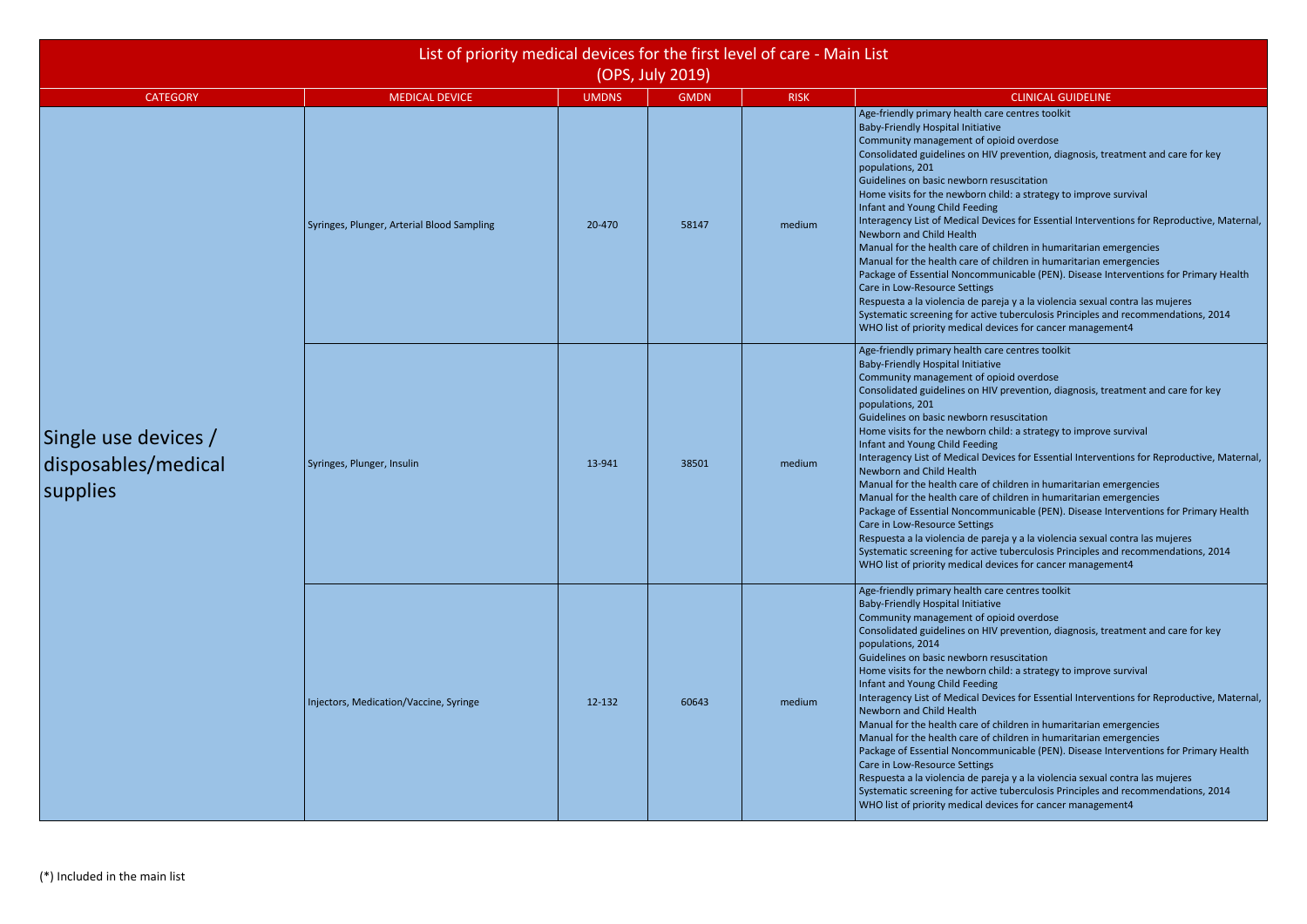Devices for Essential Interventions for Reproductive, Maternal,

HIV prevention, diagnosis, treatment and care for key

mmunicable (PEN). Disease Interventions for Primary Health

devices for cancer management

Devices for Essential Interventions for Reproductive, Maternal,

devices for cancer management

devices for cancer management

Devices for Essential Interventions for Reproductive, Maternal,

the diagnosis of HIV infection in infants and children

devices for cancer management

V infection in infants and children: towards universal access,

devices for cancer management

ive tuberculosis Principles and recommendations, 2014

HIV prevention, diagnosis, treatment and care for key

Devices for Essential Interventions for Reproductive, Maternal,

devices for cancer management

devices for cancer management

h care in low-resource settings devices for cancer management

devices for cancer management

of children in humaritarian emergencies

are and Treatment for District Hospitals

Iumeight infants in low-and middle-income countries

devices for cancer management

h care in low-resource settings

devices for cancer management

of children in humaritarian emergencies

devices for cancer management

In care in low-resource settings

pareja y a la violencia sexual contra las mujeres

|                                                         | List of priority medical devices for the first level of care - Main List |              | (OPS, July 2019) |             |                                                                                                                                                                                                                                                      |
|---------------------------------------------------------|--------------------------------------------------------------------------|--------------|------------------|-------------|------------------------------------------------------------------------------------------------------------------------------------------------------------------------------------------------------------------------------------------------------|
| <b>CATEGORY</b>                                         | <b>MEDICAL DEVICE</b>                                                    | <b>UMDNS</b> | <b>GMDN</b>      | <b>RISK</b> | <b>CLINICAL GUIDELINE</b>                                                                                                                                                                                                                            |
|                                                         | Lubricants                                                               |              | 60412            | medium      | Interagency List of Medical Devices for Essential Interver<br>Newborn and Child Health<br>Consolidated guidelines on HIV prevention, diagnosis, tre<br>populations, 2014                                                                             |
|                                                         | Masks, Air-Oxygen                                                        | 12-448       | 62179            | low         | Package of Essential Noncommunicable (PEN). Disease In<br>Care in Low-Resource Settings<br>WHO list of priority medical devices for cancer managem                                                                                                   |
|                                                         | Depressors, Tongue, Blade/Stick                                          | 21-996       | 42461            | low         | Interagency List of Medical Devices for Essential Interver<br>Newborn and Child Health<br>WHO list of priority medical devices for cancer managem                                                                                                    |
|                                                         | <b>Diapers</b>                                                           | 11-238       | 11239            | low         | WHO list of priority medical devices for cancer managem                                                                                                                                                                                              |
|                                                         | Paper for sample collection                                              |              |                  | medium      | Interagency List of Medical Devices for Essential Interver<br>Newborn and Child Health<br>WHO recommendations on the diagnosis of HIV infectior                                                                                                      |
|                                                         | Paper, Examination Table                                                 | 16-760       | 35880            | low         | WHO list of priority medical devices for cancer managem                                                                                                                                                                                              |
| Single use devices /<br>disposables/medical<br>supplies | IVD Test Reagent/Kits, Home Assay, Urine, Pregnancy                      | 19-316       |                  | medium      | Antiretroviral therapy for HIV infection in infants and chi<br>2010                                                                                                                                                                                  |
|                                                         | Collectors, Sputum                                                       | 10-943       | 10943            | low         | WHO list of priority medical devices for cancer managem<br>Systematic screening for active tuberculosis Principles ar<br>Engage-TB Approach: Implementation manual<br>Consolidated guidelines on HIV prevention, diagnosis, tre<br>populations, 2015 |
|                                                         | Resuscitators, Pulmonary, Manual                                         | 13-367       | 41882            | medium      | Interagency List of Medical Devices for Essential Interver<br>Newborn and Child Health                                                                                                                                                               |
|                                                         |                                                                          |              |                  | low         | WHO list of priority medical devices for cancer managem                                                                                                                                                                                              |
|                                                         | Enema supply set                                                         | varios       |                  | low         | WHO list of priority medical devices for cancer managem                                                                                                                                                                                              |
|                                                         | <b>Intravenous Administration Sets</b>                                   | 12-157       | 58977            | medium      | Guidelines for primary health care in low-resource settin<br>WHO list of priority medical devices for cancer managem                                                                                                                                 |
|                                                         | Tubes, Nasoenteral, Feeding                                              | 16-798       | 16798            | medium      | WHO list of priority medical devices for cancer managem<br>Infant and Young Child Feeding<br>Manual for the health care of children in humaritarian er<br>Manual on Paediatric HIV Care and Treatment for Distric                                    |
|                                                         | Tubes, Nasoenteral, Feeding                                              | 16-798       | 16798            | medium      | Optimal feeding of low birthweight infants in low-and mi                                                                                                                                                                                             |
|                                                         | Sutures, Synthetic, Nonabsorbable                                        | 22-899       | 38000            | medium      | WHO list of priority medical devices for cancer managem                                                                                                                                                                                              |
|                                                         | <b>Adhesive Strips</b>                                                   | 10-026       | 32207            | low         | Guidelines for primary health care in low-resource settin                                                                                                                                                                                            |
|                                                         | Towelettes, Personal, Antiseptic                                         | 17-988       | 17988            | low         | WHO list of priority medical devices for cancer managem                                                                                                                                                                                              |
|                                                         | Towels, Surgical                                                         | 14-077       | 14077            | low         | Guidelines on basic newborn resuscitation                                                                                                                                                                                                            |
|                                                         | Towelettes, Personal, Cleansing                                          | 18-770       | 45171            | low         | WHO Guidelines on Hand Hygiene in Health Care                                                                                                                                                                                                        |
|                                                         | Tourniquets                                                              | 14-072       | 35844            | low         | Manual for the health care of children in humaritarian er<br>WHO list of priority medical devices for cancer managem                                                                                                                                 |
|                                                         | Tubing, Rubber/Latex                                                     | 24-496       |                  | low         | Guidelines for primary health care in low-resource settin<br>Respuesta a la violencia de pareja y a la violencia sexual                                                                                                                              |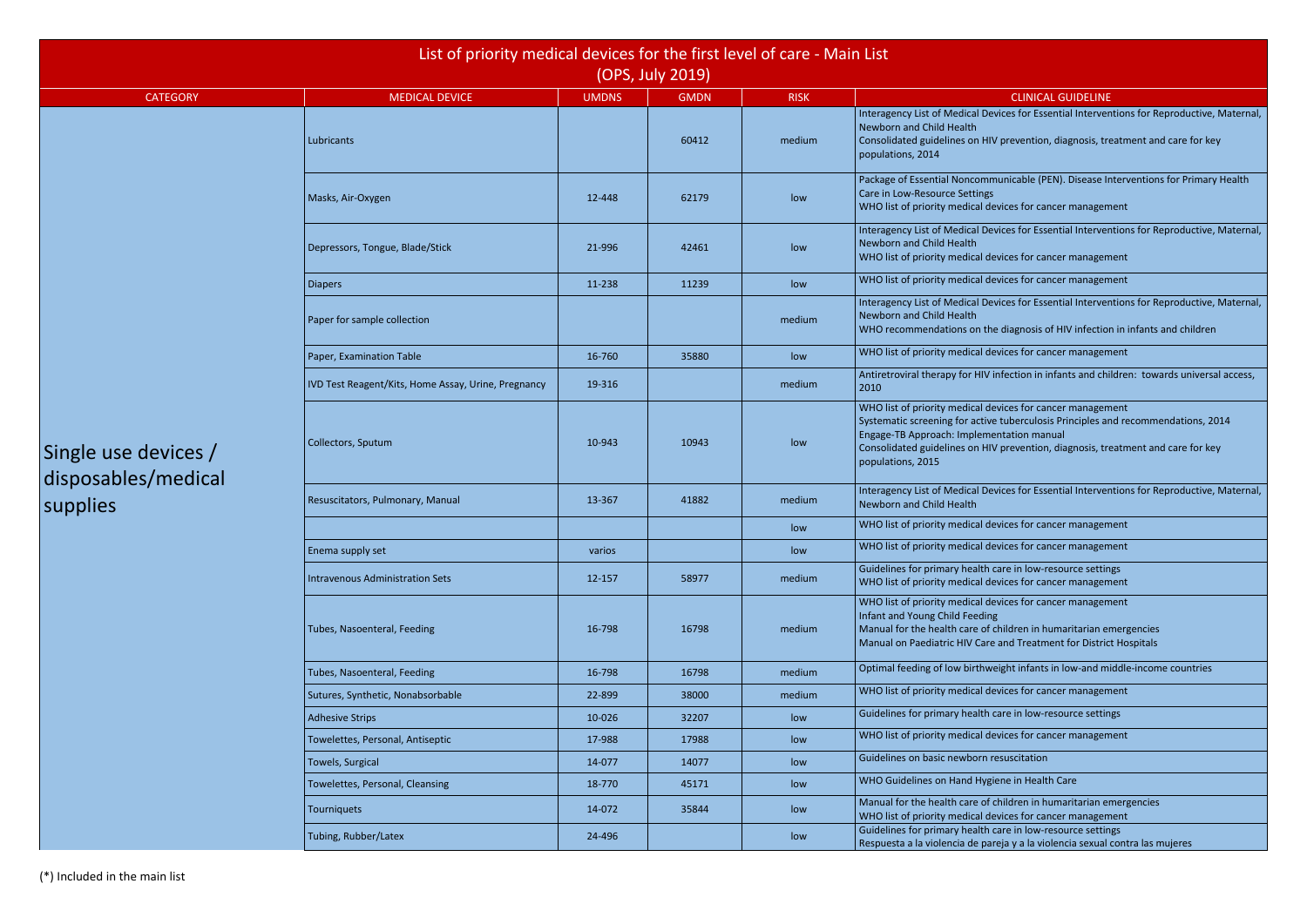devices for cancer management

devices for cancer management

of children in humaritarian emergencies Devices for Essential Interventions for Reproductive, Maternal,

of children in humaritarian emergencies Devices for Essential Interventions for Reproductive, Maternal,

of children in humaritarian emergencies Devices for Essential Interventions for Reproductive, Maternal,

of children in humaritarian emergencies Devices for Essential Interventions for Reproductive, Maternal,

of children in humaritarian emergencies Devices for Essential Interventions for Reproductive, Maternal,

of children in humaritarian emergencies Devices for Essential Interventions for Reproductive, Maternal,

IV infection in infants and children: towards universal access,

Devices for Essential Interventions for Reproductive, Maternal,

g and treatment of precancerous lesions for cervical cancer

Devices for Essential Interventions for Reproductive, Maternal,

Devices for Essential Interventions for Reproductive, Maternal,

the diagnosis of HIV infection in infants and children devices for cancer management ures

are and Treatment for District Hospitals devices for cancer management

the diagnosis of HIV infection in infants and children

|                                                                                                  | List of priority medical devices for the first level of care - Main List | (OPS, July 2019) |             |             |                                                                                                                                                                                                                      |
|--------------------------------------------------------------------------------------------------|--------------------------------------------------------------------------|------------------|-------------|-------------|----------------------------------------------------------------------------------------------------------------------------------------------------------------------------------------------------------------------|
| <b>CATEGORY</b>                                                                                  | <b>MEDICAL DEVICE</b>                                                    | <b>UMDNS</b>     | <b>GMDN</b> | <b>RISK</b> | <b>CLINICAL GU</b>                                                                                                                                                                                                   |
|                                                                                                  | Aspiration tube, sterile, catheter tip                                   |                  | 16399       | medium      | WHO list of priority medical devices for cancer n                                                                                                                                                                    |
|                                                                                                  | Cups, Medicine                                                           | 12-505           | 45726       | low         | WHO list of priority medical devices for cancer n                                                                                                                                                                    |
|                                                                                                  | <b>Bandages</b>                                                          | 10-274           |             | low         | Manual for the health care of children in humari<br>Interagency List of Medical Devices for Essential<br>Newborn and Child Health                                                                                    |
|                                                                                                  | <b>Bandages, Compression/Support</b>                                     | 10-284           | 63279       | low         | Manual for the health care of children in humari<br>Interagency List of Medical Devices for Essential<br>Newborn and Child Health                                                                                    |
| Single use devices /<br>disposables/medical                                                      | <b>Bandages, Retention</b>                                               | 25-161           | 58964       | low         | Manual for the health care of children in humari<br>Interagency List of Medical Devices for Essential<br>Newborn and Child Health                                                                                    |
| supplies                                                                                         | Bandages, adhesive                                                       | 10-274           | 34864       | low         | Manual for the health care of children in humari<br>Interagency List of Medical Devices for Essential<br>Newborn and Child Health                                                                                    |
|                                                                                                  | Bandages, Retention, Elastic                                             | 25-162           | 58964       | low         | Manual for the health care of children in humari<br>Interagency List of Medical Devices for Essential<br>Newborn and Child Health                                                                                    |
|                                                                                                  | Bandages, Casting, Plaster                                               | 25-171           |             | low         | Manual for the health care of children in humari<br>Interagency List of Medical Devices for Essential<br>Newborn and Child Health                                                                                    |
|                                                                                                  | IVD Test Reagent/Kits, Serology, Rapid Test, HIV-1                       | 19-476           | 48483       | medium      | Antiretroviral therapy for HIV infection in infants<br>2010                                                                                                                                                          |
|                                                                                                  | Adhesive label                                                           |                  |             | low         | Interagency List of Medical Devices for Essential<br>Newborn and Child Health                                                                                                                                        |
|                                                                                                  | <b>IVD Test Reagent/Kits, Fixative</b>                                   | 19-305           | 48483       | low         | WHO guidelines for screening and treatment of<br>prevention<br>Age-friendly primary health care centres toolkit                                                                                                      |
|                                                                                                  | Paper filter for dry blood samples                                       |                  |             | low         | Interagency List of Medical Devices for Essential<br>Newborn and Child Health                                                                                                                                        |
| Single use<br>$\vert$ devices/disposables/medical $\vert$ Lancets, Blood<br>supplies, Laboratory |                                                                          | 10-440           | 61579       | low         | Interagency List of Medical Devices for Essential<br>Newborn and Child Health<br>WHO recommendations on the diagnosis of HIV<br>WHO list of priority medical devices for cancer n<br>Guidelines on Neonatal Seizures |
|                                                                                                  | Slides, Microscope                                                       | 15-185           | 37975       | low         | Age-friendly primary health care centres toolkit<br>Implementing tuberculosis diagnostics<br>WHO Model List of Essential In Vitro Diagnostics                                                                        |
|                                                                                                  | <b>Specimen Containers</b>                                               | 13-655           | 57919       | low         | Manual on Paediatric HIV Care and Treatment fo<br>WHO list of priority medical devices for cancer n                                                                                                                  |
|                                                                                                  | IVD Test Reagent/Kits, Immunoassay, Fecal Occult<br><b>Blood</b>         | 19-861           | 54531       | low         | Age-friendly primary health care centres toolkit                                                                                                                                                                     |
|                                                                                                  | Dermal test for TB diagnosis                                             | 22-597           |             | low         | WHO Model List of Essential In Vitro Diagnostics                                                                                                                                                                     |
|                                                                                                  | Test for dry blood samples                                               |                  |             | low         | WHO recommendations on the diagnosis of HIV                                                                                                                                                                          |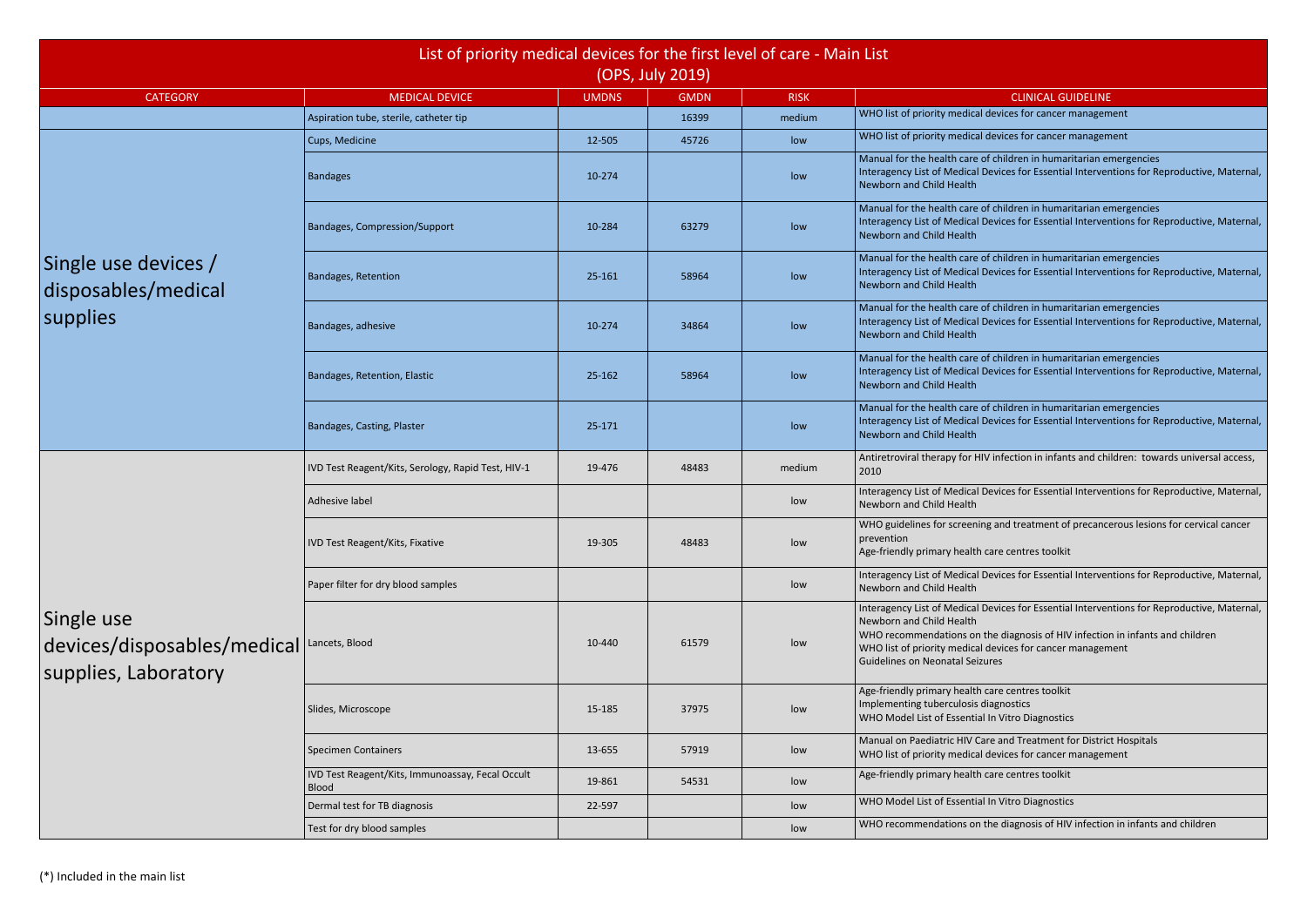Devices for Essential Interventions for Reproductive, Maternal,

HIV prevention, diagnosis, treatment and care for key

I In Vitro Diagnostics

ng and treatment of precancerous lesions for cervical cancer

HIV prevention, diagnosis, treatment and care for key

care centres toolkit HIV prevention, diagnosis, treatment and care for key

Devices for Essential Interventions for Reproductive, Maternal,

pareja y a la violencia sexual contra las mujeres

| List of priority medical devices for the first level of care - Main List<br>(OPS, July 2019) |                                                    |              |             |             |                                                                                                                                                                                       |  |
|----------------------------------------------------------------------------------------------|----------------------------------------------------|--------------|-------------|-------------|---------------------------------------------------------------------------------------------------------------------------------------------------------------------------------------|--|
| <b>CATEGORY</b>                                                                              | <b>MEDICAL DEVICE</b>                              | <b>UMDNS</b> | <b>GMDN</b> | <b>RISK</b> |                                                                                                                                                                                       |  |
|                                                                                              | IVD Test Reagent/Kits, Serology, Rapid Test, HIV-1 | 19-476       | 48483       | medium      | Interagency List of Medical D<br>Newborn and Child Health<br>Consolidated guidelines on <b>H</b><br>populations, 2014<br>WHO Model List of Essential                                  |  |
| Single use<br>devices/disposables/medical                                                    | Specimen Containers                                | 13-655       | 47775       | low         | WHO guidelines for screenin<br>prevention<br>Consolidated guidelines on <b>F</b><br>populations, 2014                                                                                 |  |
| supplies, Laboratory                                                                         | <b>Blood Collection Tube Holders, Protective</b>   | 18-243       | 37566       | low         | Age-friendly primary health<br>Consolidated guidelines on <b>H</b><br>populations, 2014<br>Interagency List of Medical D<br>Newborn and Child Health<br>Respuesta a la violencia de p |  |
|                                                                                              | Tubes, Blood Collection, Capillary/Microsample     | 15-192       | 35770       | low         | Dengue 2009                                                                                                                                                                           |  |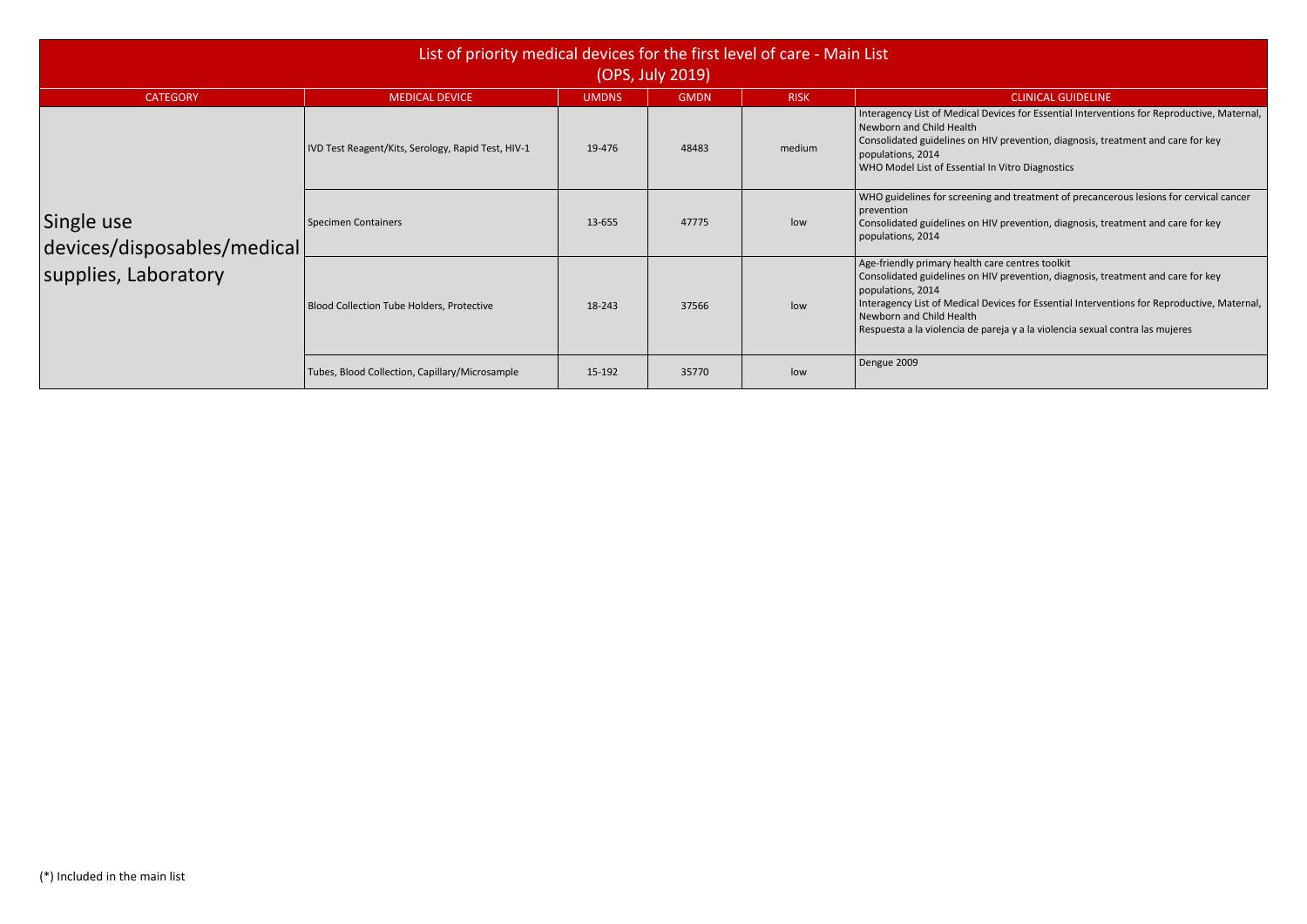| List of priority medical devices for the first level of care - Imaging Module<br>(OPS, July 2019) |                                                 |              |             |               |                                                                               |  |  |  |
|---------------------------------------------------------------------------------------------------|-------------------------------------------------|--------------|-------------|---------------|-------------------------------------------------------------------------------|--|--|--|
| <b>CATEGORY</b>                                                                                   | <b>MEDICAL DEVICE</b>                           | <b>UMDNS</b> | <b>GMDN</b> | <b>RISK</b>   | <b>CLINICAL GUIDELINE</b>                                                     |  |  |  |
|                                                                                                   | X-Ray Film Cassette Holders                     | 14-473       | 14473       | Low           | Sistema de Apoio à Elaboração de Projetos de Investimentos em Saúde (SomaSUS) |  |  |  |
| <b>Accessories &amp;</b>                                                                          | Gel, Ultrasonic Coupling                        | 15-321       | 15321       | Low           | Sistema de Apoio à Elaboração de Projetos de Investimentos em Saúde (SomaSUS) |  |  |  |
| consumables                                                                                       | Paper, for medical images printer               |              | 61901       | Low           | Sistema de Apoio à Elaboração de Projetos de Investimentos em Saúde (SomaSUS) |  |  |  |
|                                                                                                   | X-Ray Film Labelers                             | 14-477       |             | Low           | Sistema de Apoio à Elaboração de Projetos de Investimentos em Saúde (SomaSUS) |  |  |  |
|                                                                                                   | Shields, X-Ray, Apron                           | 14-491       | 38355       | Low           | Sistema de Apoio à Elaboração de Projetos de Investimentos em Saúde (SomaSUS) |  |  |  |
| Personal protective                                                                               | Racks, Garment, Apron                           | 17-527       | 38368       | Low           | Sistema de Apoio à Elaboração de Projetos de Investimentos em Saúde (SomaSUS) |  |  |  |
| equipment and                                                                                     | Shields, X-Ray, Glove                           | 14-493       |             | Low           | Sistema de Apoio à Elaboração de Projetos de Investimentos em Saúde (SomaSUS) |  |  |  |
| clothing                                                                                          | Shields, X-Ray, Gonadal                         | 14-494       | 38367       | Low           | Sistema de Apoio à Elaboração de Projetos de Investimentos em Saúde (SomaSUS) |  |  |  |
|                                                                                                   | Shields, X-Ray, Thyroid                         | 16-564       | 38358       | Low           | Sistema de Apoio à Elaboração de Projetos de Investimentos em Saúde (SomaSUS) |  |  |  |
|                                                                                                   | Scanning Systems, Ultrasonic, with accesories   | 14-278       | 40761       | Low           | Sistema de Apoio à Elaboração de Projetos de Investimentos em Saúde (SomaSUS) |  |  |  |
|                                                                                                   | Dosimeters, radiation                           | 16-333       | 38349       | Low           | Sistema de Apoio à Elaboração de Projetos de Investimentos em Saúde (SomaSUS) |  |  |  |
|                                                                                                   | Printers, medical images                        | 21-680       | 63183       | Low           | Sistema de Apoio à Elaboração de Projetos de Investimentos em Saúde (SomaSUS) |  |  |  |
|                                                                                                   | <b>Analogic systems</b>                         |              |             |               |                                                                               |  |  |  |
|                                                                                                   | Radiographic Systems, Film, with accesories     | 18-429       | 37644       | Medium        | Sistema de Apoio à Elaboração de Projetos de Investimentos em Saúde (SomaSUS) |  |  |  |
| <b>Medical equipment</b>                                                                          | Digitizers, Film                                | 16-910       | 64207       | Low           | Sistema de Apoio à Elaboração de Projetos de Investimentos em Saúde (SomaSUS) |  |  |  |
|                                                                                                   | X-Ray Film Processors, Automatic                | 15-938       | 41012       | Low           | Sistema de Apoio à Elaboração de Projetos de Investimentos em Saúde (SomaSUS) |  |  |  |
|                                                                                                   | X-ray, viewer (negatoscope), 1 to 3 bodies *    | 14-498       | 41003       | Low           | Sistema de Apoio à Elaboração de Projetos de Investimentos em Saúde (SomaSUS) |  |  |  |
|                                                                                                   | <b>Digital systems</b>                          |              |             |               |                                                                               |  |  |  |
|                                                                                                   | Radiographic Systems, Digital, with accesories  | 18-430       | 37645       | <b>Medium</b> | Sistema de Apoio à Elaboração de Projetos de Investimentos em Saúde (SomaSUS) |  |  |  |
|                                                                                                   | Picture Archiving and Communication System      | 16-247       | 41670       | Low           | Sistema de Apoio à Elaboração de Projetos de Investimentos em Saúde (SomaSUS) |  |  |  |
|                                                                                                   | Information Systems, Data Management, Radiology | 17-175       | 17175       | Low           | Sistema de Apoio à Elaboração de Projetos de Investimentos em Saúde (SomaSUS) |  |  |  |
|                                                                                                   | Workstations                                    | 21-952       | 40935       | Low           | Sistema de Apoio à Elaboração de Projetos de Investimentos em Saúde (SomaSUS) |  |  |  |
|                                                                                                   | Shields, X-Ray                                  | 15-872       | 38374       | Low           | Sistema de Apoio à Elaboração de Projetos de Investimentos em Saúde (SomaSUS) |  |  |  |
|                                                                                                   | Bucky stand, X-Ray                              |              |             | Low           | Sistema de Apoio à Elaboração de Projetos de Investimentos em Saúde (SomaSUS) |  |  |  |
|                                                                                                   | Chair                                           | 10-787       | 40697       | Low           | Sistema de Apoio à Elaboração de Projetos de Investimentos em Saúde (SomaSUS) |  |  |  |
| <b>Medical furniture</b>                                                                          | Waste-Disposal Units *                          | 14-421       | 30026       | Low           | Sistema de Apoio à Elaboração de Projetos de Investimentos em Saúde (SomaSUS) |  |  |  |
|                                                                                                   | Stools, Adjustable                              | 10-037       | 34833       | Low           | Sistema de Apoio à Elaboração de Projetos de Investimentos em Saúde (SomaSUS) |  |  |  |
|                                                                                                   | Footstools, Two Step *                          | 11-621       | 11772       | Low           | Sistema de Apoio à Elaboração de Projetos de Investimentos em Saúde (SomaSUS) |  |  |  |
|                                                                                                   |                                                 |              |             | Low           |                                                                               |  |  |  |
|                                                                                                   | X-Ray Film Processor Chemistries                | 16-570       |             | Low           | Sistema de Apoio à Elaboração de Projetos de Investimentos em Saúde (SomaSUS) |  |  |  |
| Solutions and reagents                                                                            | X-Ray Film Processor Chemistries                | 16-570       |             | Low           | Sistema de Apoio à Elaboração de Projetos de Investimentos em Saúde (SomaSUS) |  |  |  |
| <b>Medical appliances</b>                                                                         | Tray, stainless steel                           | 15-609       | 12143       | Low           | Sistema de Apoio à Elaboração de Projetos de Investimentos em Saúde (SomaSUS) |  |  |  |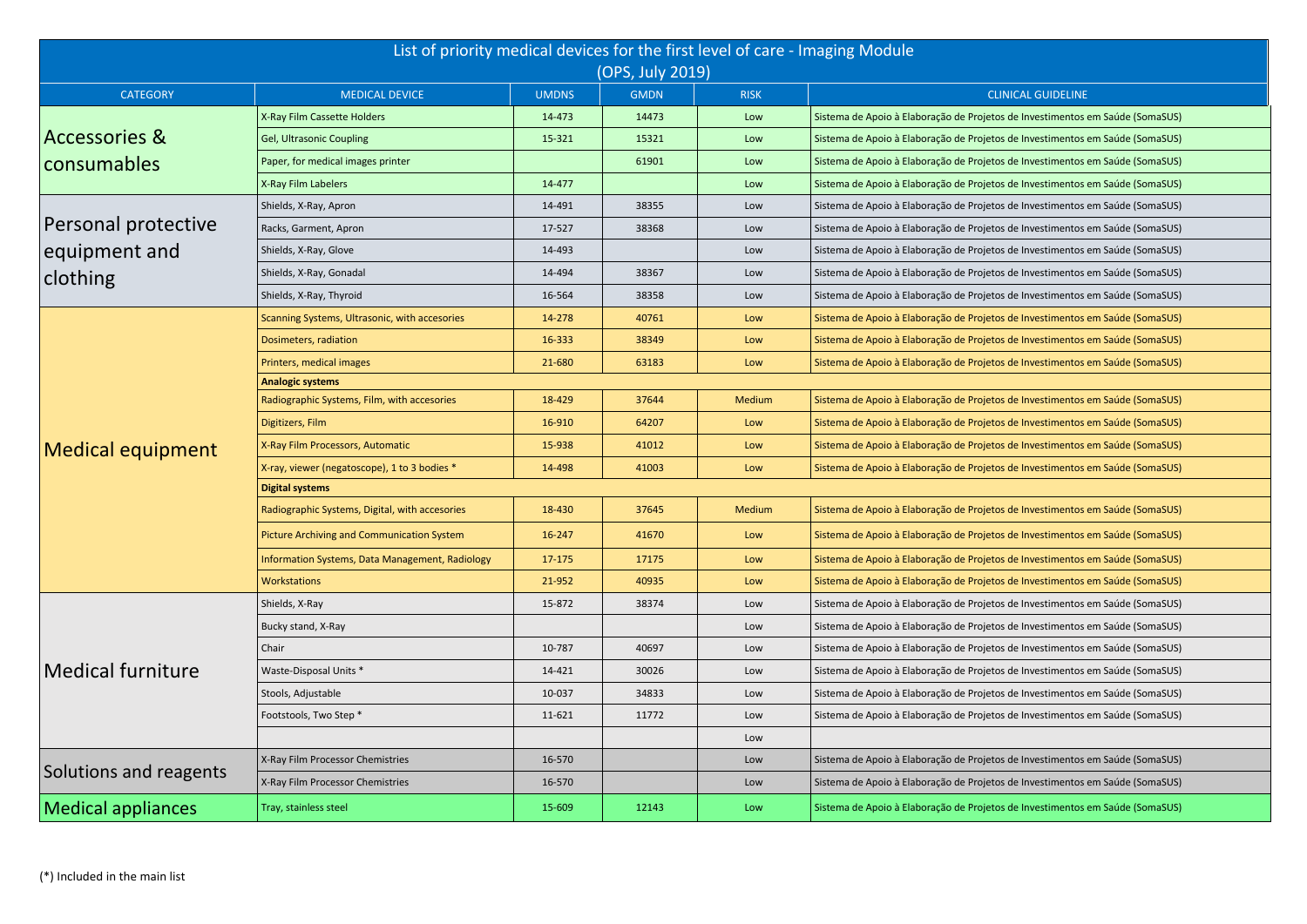Interagency Essential Interventions for Reproductive, Maternal,

In in infants and children: towards universal access, 2010

on in infants and children: towards universal access, 2010

Iom in infants and children: towards universal access, 2010

In in infants and children: towards universal access, 2010

Interagency Dessential Interventions for Reproductive, Maternal,

In in infants and children: towards universal access, 2010 Interagency Dessential Interventions for Reproductive, Maternal,

reatment for District Hospitals ention, diagnosis, treatment and care for key populations,

In in infants and children: towards universal access, 2010 and children

n in humaritarian emergencies Interagency Dessential Interventions for Reproductive, Maternal,

ria 3 Edition, 2015 Diagnostics

|                                             | List of priority medical devices for the first level of care - Laboratory Module |                                                                                                                                                  | (OPS, July 2019) |             |                                                                                                                                                                                                                                                                                                                                                         |
|---------------------------------------------|----------------------------------------------------------------------------------|--------------------------------------------------------------------------------------------------------------------------------------------------|------------------|-------------|---------------------------------------------------------------------------------------------------------------------------------------------------------------------------------------------------------------------------------------------------------------------------------------------------------------------------------------------------------|
| <b>CATEGORY</b>                             | <b>MEDICAL DEVICE</b>                                                            | <b>UMDNS</b>                                                                                                                                     | <b>GMDN</b>      | <b>RISK</b> | <b>CLINICAL</b>                                                                                                                                                                                                                                                                                                                                         |
|                                             | Analyzers, Laboratory                                                            | 18-627                                                                                                                                           | 61302            | low         | Dengue 2009<br>WHO Model List of Essential In Vitro Diagnostics                                                                                                                                                                                                                                                                                         |
|                                             | Analyzers, Laboratory, Manual                                                    | 16-745                                                                                                                                           |                  | low         | WHO Model List of Essential In Vitro Diagnostics                                                                                                                                                                                                                                                                                                        |
|                                             | Hemocytometer                                                                    | 15-112                                                                                                                                           |                  | low         | WHO Model List of Essential In Vitro Diagnostics                                                                                                                                                                                                                                                                                                        |
| Medical equipment,<br><b>laboratory</b>     | Analyzers, Hemoglobin                                                            | 23-456                                                                                                                                           | 32435            | low         | WHO Model List of Essential In Vitro Diagnostics<br>Interagency List of Medical Devices for Essential<br><b>Newborn and Child Health</b><br>Antiretroviral therapy for HIV infection in infants                                                                                                                                                         |
|                                             | Centrifuges, Microsample                                                         | 17-452                                                                                                                                           | 17452            | low         | Dengue 2009                                                                                                                                                                                                                                                                                                                                             |
| Microscopes, Light<br>18-283<br>16438       | low                                                                              | Antiretroviral therapy for HIV infection in infants<br>Implementing tuberculosis diagnostics<br>WHO Model List of Essential In Vitro Diagnostics |                  |             |                                                                                                                                                                                                                                                                                                                                                         |
|                                             | Antigen for dengue detection, by ELISA technique                                 |                                                                                                                                                  | 48911            | medium      | Dengue 2009                                                                                                                                                                                                                                                                                                                                             |
|                                             | IVD Test Reagent/Kits, Antisera                                                  | 19-307                                                                                                                                           | 52705            | medium      | WHO Model List of Essential In Vitro Diagnostics                                                                                                                                                                                                                                                                                                        |
| Single use devices,<br>disposables, medical | IVD Test Reagent/Kits, Molecular Assay, HIV                                      | 19-245                                                                                                                                           |                  | medium      | Antiretroviral therapy for HIV infection in infants                                                                                                                                                                                                                                                                                                     |
|                                             | Rapid test kit, serology                                                         |                                                                                                                                                  |                  | medium      | Dengue 2009                                                                                                                                                                                                                                                                                                                                             |
|                                             | Liquid culture for TB                                                            |                                                                                                                                                  |                  | low         | Antiretroviral therapy for HIV infection in infants                                                                                                                                                                                                                                                                                                     |
|                                             | Paper for lens cleaning                                                          |                                                                                                                                                  |                  | low         | Interagency List of Medical Devices for Essential<br>Newborn and Child Health                                                                                                                                                                                                                                                                           |
|                                             | IVD Test Reagent/Kits, Serology, Rapid Test, Syphilis                            | 19-471                                                                                                                                           |                  | medium      | Antiretroviral therapy for HIV infection in infants<br>Interagency List of Medical Devices for Essential<br>Newborn and Child Health<br>WHO Model List of Essential In Vitro Diagnostics                                                                                                                                                                |
|                                             | IVD Test Reagent/Kits, Serology, TB                                              | 21-880                                                                                                                                           |                  | medium      | Manual on Paediatric HIV Care and Treatment fo<br>Consolidated guidelines on HIV prevention, diagr<br>2014<br>WHO Model List of Essential In Vitro Diagnostics                                                                                                                                                                                          |
| supplies, Laboratory                        | IVD Test Reagent/Kits, Serology, Rapid Test, Hepatitis                           | 19-473                                                                                                                                           |                  | medium      | WHO Model List of Essential In Vitro Diagnostics                                                                                                                                                                                                                                                                                                        |
|                                             | IVD Test Reagent/Kits, Serology, Rapid Test, Hepatitis                           | 19-474                                                                                                                                           | 30829            | medium      | WHO Model List of Essential In Vitro Diagnostics                                                                                                                                                                                                                                                                                                        |
|                                             | IVD Test Reagent/Kits, Molecular Assay, Dengue                                   | 22-272                                                                                                                                           |                  | medium      | WHO Model List of Essential In Vitro Diagnostics                                                                                                                                                                                                                                                                                                        |
|                                             | IVD Test Reagent/Kits, Rapid Test, Malaria                                       |                                                                                                                                                  |                  | medium      | Antiretroviral therapy for HIV infection in infants<br>Daily iron supplementation in infants and childre<br>Manual for the health care of children in humarit<br>Interagency List of Medical Devices for Essential<br>Newborn and Child Health<br>Guidelines for the treatment of Malaria 3 Edition<br>WHO Model List of Essential In Vitro Diagnostics |
|                                             | IVD Test Reagent/Kits, Rapid Test, Dengue                                        | 22-272                                                                                                                                           |                  | medium      | Dengue 2009                                                                                                                                                                                                                                                                                                                                             |
|                                             | IVD Test Reagent/Kits, Hematology, Stain                                         | 17-080                                                                                                                                           |                  | medium      | WHO Model List of Essential In Vitro Diagnostics                                                                                                                                                                                                                                                                                                        |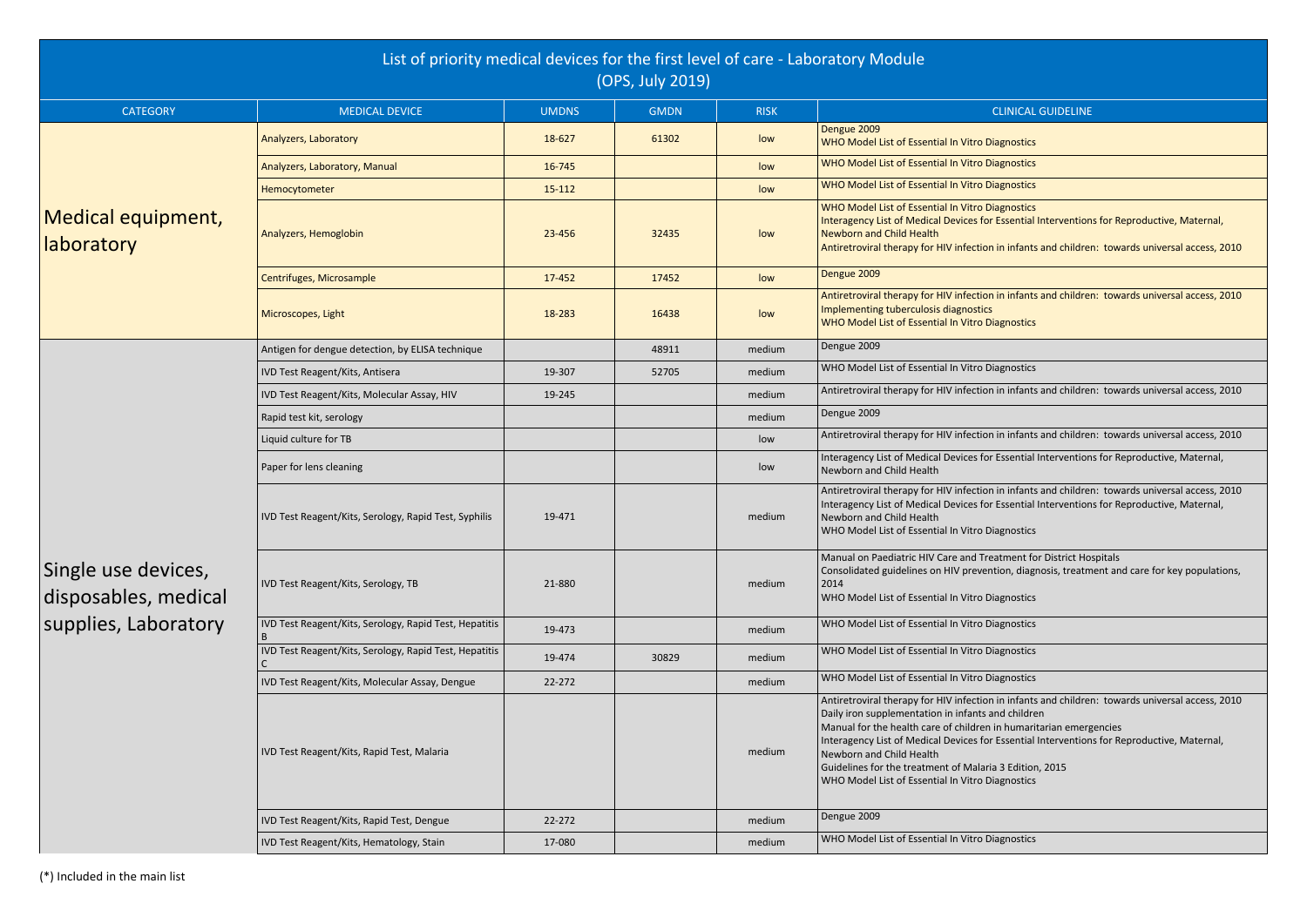Paule (PEN). Disease Interventions for Primary Health Care in

Diagnostics

 $\overline{\mathsf{match}}$ Paule (PEN). Disease Interventions for Primary Health Care in

Diagnostics

n in infants and children: towards universal access, 2010 Diagnostics

n in infants and children: towards universal access, 2010 low-resource settings Paule (PEN). Disease Interventions for Primary Health Care in

Diagnostics

|                                                                     | List of priority medical devices for the first level of care - Laboratory Module                     |              | (OPS, July 2019) |             |                                                                                                                                                                                                                                                                                           |
|---------------------------------------------------------------------|------------------------------------------------------------------------------------------------------|--------------|------------------|-------------|-------------------------------------------------------------------------------------------------------------------------------------------------------------------------------------------------------------------------------------------------------------------------------------------|
| <b>CATEGORY</b>                                                     | <b>MEDICAL DEVICE</b>                                                                                | <b>UMDNS</b> | <b>GMDN</b>      | <b>RISK</b> | <b>CLINICAL</b>                                                                                                                                                                                                                                                                           |
|                                                                     | IVD Test Reagent/Kits, Clinical Chemistry, Rapid Test,<br>Urine, Multianalyte, Strip                 | 19-005       |                  | low         | WHO Model List of Essential In Vitro Diagnostics                                                                                                                                                                                                                                          |
| Single use devices,<br>disposables, medical<br>supplies, Laboratory | IVD Test Reagent/Kits, Clinical Chemistry, Rapid Test,<br>Urine, Strips, Ketosis                     |              |                  | low         | Package of Essential Noncommunicable (PEN). D<br>Low-Resource Settings<br>WHO Model List of Essential In Vitro Diagnostics                                                                                                                                                                |
|                                                                     | IVD Test Reagent/Kits, Clinical Chemistry, Rapid Test,<br>Urine, Strips, albuminuria control         |              |                  | low         | Medical Devices: Managing the missmatch<br>Package of Essential Noncommunicable (PEN). D<br>Low-Resource Settings<br>WHO Model List of Essential In Vitro Diagnostics                                                                                                                     |
|                                                                     | IVD Test Reagent/Kits, Clinical Chemistry, Rapid Test,<br>Urine, Strips, bilirubin and transaminases |              |                  | low         | Antiretroviral therapy for HIV infection in infants<br>WHO Model List of Essential In Vitro Diagnostics                                                                                                                                                                                   |
|                                                                     | IVD Test Reagent/Kits, Clinical Chemistry, Rapid Test,<br>Urine, Strips, protein detection           |              |                  | low         | Antiretroviral therapy for HIV infection in infants<br>Guidelines for primary health care in low-resour<br>Package of Essential Noncommunicable (PEN). D<br>Low-Resource Settings<br>Age-friendly primary health care centres toolkit<br>WHO Model List of Essential In Vitro Diagnostics |
|                                                                     | IVD Test Reagent/Kits, Clinical Chemistry, Rapid Test,<br>Urine Strips, hemoglobin control           |              |                  | low         | WHO Model List of Essential In Vitro Diagnostics                                                                                                                                                                                                                                          |
|                                                                     | IVD Test Reagent/Kits, Clinical Chemistry, Rapid Test,<br>Urine Strips, glucose control              |              |                  | low         | WHO Model List of Essential In Vitro Diagnostics                                                                                                                                                                                                                                          |
|                                                                     | IVD Test Reagent/Kits, Clinical Chemistry, Rapid Test,<br>Urine Strips, troponin detection           |              |                  | low         | WHO Model List of Essential In Vitro Diagnostics                                                                                                                                                                                                                                          |
|                                                                     | IVD Test Reagent/Kits, Clinical Chemistry, Rapid Test,<br>Urine Strips, pregnancy                    |              |                  | low         | WHO Model List of Essential In Vitro Diagnostics                                                                                                                                                                                                                                          |
|                                                                     | IVD Test Reagent/Kits, Clinical Chemistry, Rapid Test,<br>Urine Strips, vaginal infection            |              |                  | low         | WHO Model List of Essential In Vitro Diagnostics                                                                                                                                                                                                                                          |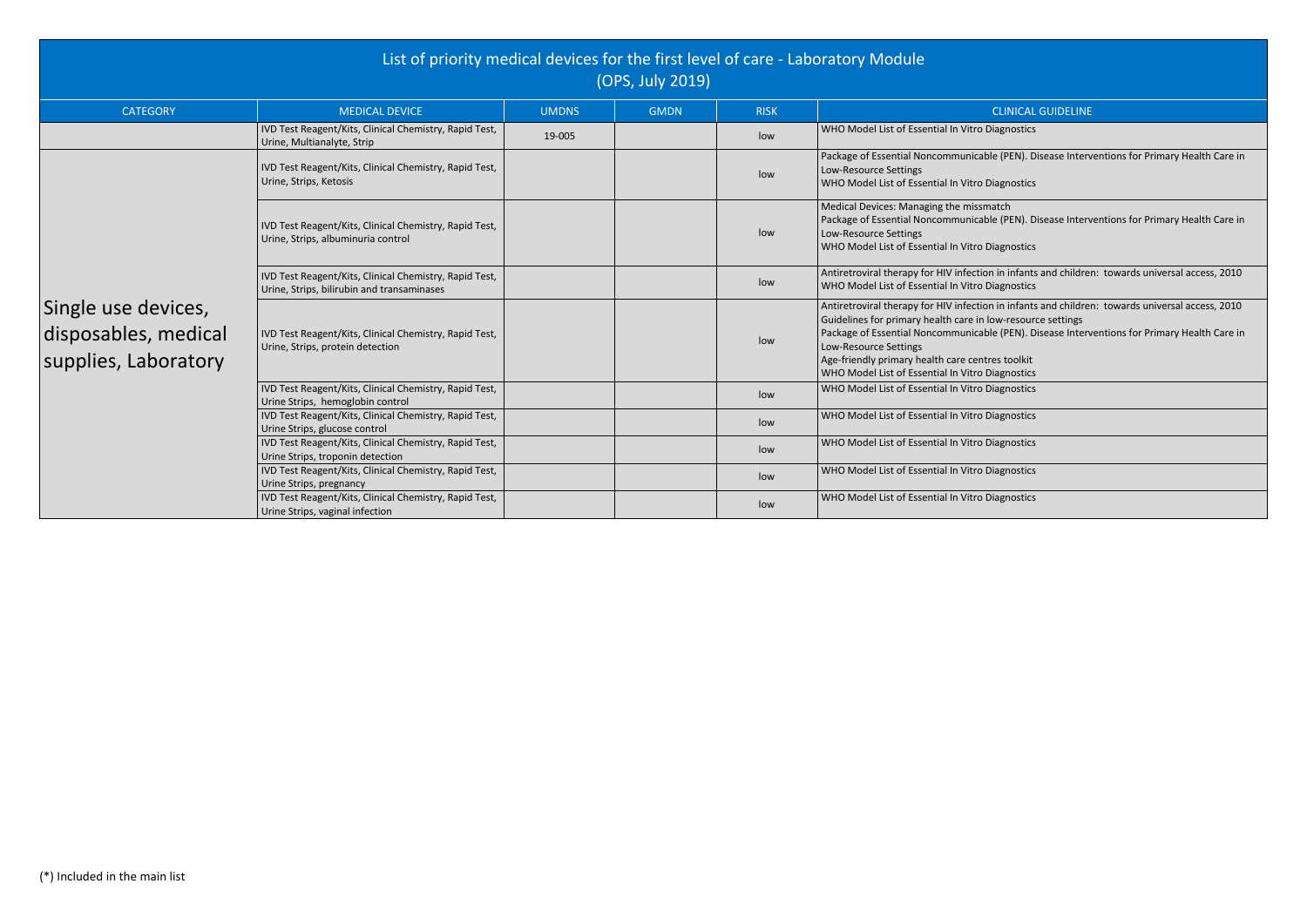Ilaborating Centre for Oral Health Care Planning and Future University of Nijmegen, The Netherlands

|                          | List of priority medical devices for the first level of care - Oral Health Module<br>(OPS, July 2019) |              |             |             |                                                                                     |  |  |  |
|--------------------------|-------------------------------------------------------------------------------------------------------|--------------|-------------|-------------|-------------------------------------------------------------------------------------|--|--|--|
| <b>CATEGORY</b>          | <b>MEDICAL DEVICE</b>                                                                                 | <b>UMDNS</b> | <b>GMDN</b> | <b>RISK</b> |                                                                                     |  |  |  |
|                          | <b>Defibrillator Paddle Pads</b>                                                                      | 11-130       |             | Medium      | Promoting Oral Health in Africa                                                     |  |  |  |
| <b>Accessories &amp;</b> | <b>Tubing, Oxygen Connection</b>                                                                      | 12-875       |             | Medium      | Primary dental care equipment list                                                  |  |  |  |
| consumables              | Artificial Airways, Oropharyngeal                                                                     | 10-059       |             | Medium      | Primary dental care equipment list                                                  |  |  |  |
| Personal protective      | Eyewear, Safety *                                                                                     | 15-697       |             | Low         | Promoting Oral Health in Africa                                                     |  |  |  |
| equipment and clothing   | Aprons                                                                                                | 15-553       |             | Low         | Primary dental care equipment list                                                  |  |  |  |
|                          | Autoclave/Pressure cooker                                                                             |              |             | Low         | Promoting Oral Health in Africa                                                     |  |  |  |
|                          | Defibrillators, External, Automated                                                                   | 17-116       |             | High        | Promoting Oral Health in Africa                                                     |  |  |  |
|                          | Lights, Examination, Dental/Intraoral                                                                 | 12-352       |             | Low         | Promoting Oral Health in Africa                                                     |  |  |  |
|                          | Resuscitators, Pulmonary, Manual, adult *                                                             | 13-367       | 41882       | Medium      | Promoting Oral Health in Africa                                                     |  |  |  |
| Medical equipment        | Resuscitators, Pulmonary, Manual, child *                                                             | 13-367       | 41882       | Medium      | Promoting Oral Health in Africa                                                     |  |  |  |
|                          | Washer/Sterilizing Units, Instrument                                                                  | 21-179       |             | Low         | Basic Package of Oral Care. WHO Col<br><b>Scenarios College of Dental Science L</b> |  |  |  |
|                          | Portable suction                                                                                      |              |             | High        | Promoting Oral Health in Africa                                                     |  |  |  |
|                          | <b>Sterilizing Units, Dry Heat</b>                                                                    | 13-739       |             | Low         | Promoting Oral Health in Africa                                                     |  |  |  |
|                          | Cement applicators or spatulas                                                                        |              |             | Medium      | Promoting Oral Health in Africa                                                     |  |  |  |
|                          | Instrument trays                                                                                      | 15-609       |             | Low         | Promoting Oral Health in Africa                                                     |  |  |  |
|                          | Root tip elevators                                                                                    | 16-480       |             | Medium      | Promoting Oral Health in Africa                                                     |  |  |  |
|                          | <b>Straight elevators</b>                                                                             | 16-480       |             | Medium      | Promoting Oral Health in Africa                                                     |  |  |  |
|                          | Cryer's elevators                                                                                     | 16-480       |             | Medium      | Promoting Oral Health in Africa                                                     |  |  |  |
|                          | iV cannulas                                                                                           | 16-480       |             | Medium      | Promoting Oral Health in Africa                                                     |  |  |  |
|                          | Dentine spoon excavators                                                                              |              |             | Medium      | Promoting Oral Health in Africa                                                     |  |  |  |
|                          | <b>Dental mirrors</b>                                                                                 | 32-865       |             | Low         | Promoting Oral Health in Africa                                                     |  |  |  |
|                          | Forceps <sup>*</sup>                                                                                  | 11-774       |             | Medium      | Promoting Oral Health in Africa                                                     |  |  |  |
| Instrumental             | <b>Tissue forceps</b>                                                                                 |              |             | Medium      | Promoting Oral Health in Africa                                                     |  |  |  |
|                          | <b>Dental hatchets</b>                                                                                |              |             | Medium      | Promoting Oral Health in Africa                                                     |  |  |  |
|                          | Hand instruments                                                                                      |              |             | Medium      | Promoting Oral Health in Africa                                                     |  |  |  |
|                          | Dental probes                                                                                         | 11-160       |             | Medium      | Promoting Oral Health in Africa                                                     |  |  |  |
|                          | Needle holders *                                                                                      | 12-726       | 12726       | Low         | Promoting Oral Health in Africa                                                     |  |  |  |
|                          | <b>Blade holders</b>                                                                                  |              |             | Low         | Promoting Oral Health in Africa                                                     |  |  |  |
|                          | Sharps disposal bins *                                                                                | 14-423       | 35429       | Low         | Promoting Oral Health in Africa                                                     |  |  |  |
|                          | <b>Dental Scissors</b>                                                                                | 22-939       |             | Medium      | Promoting Oral Health in Africa                                                     |  |  |  |
|                          | Set of dental forceps                                                                                 |              |             | Medium      | Promoting Oral Health in Africa                                                     |  |  |  |
|                          | <b>Surgical scissors</b>                                                                              | 22-939       |             | Medium      | Promoting Oral Health in Africa                                                     |  |  |  |